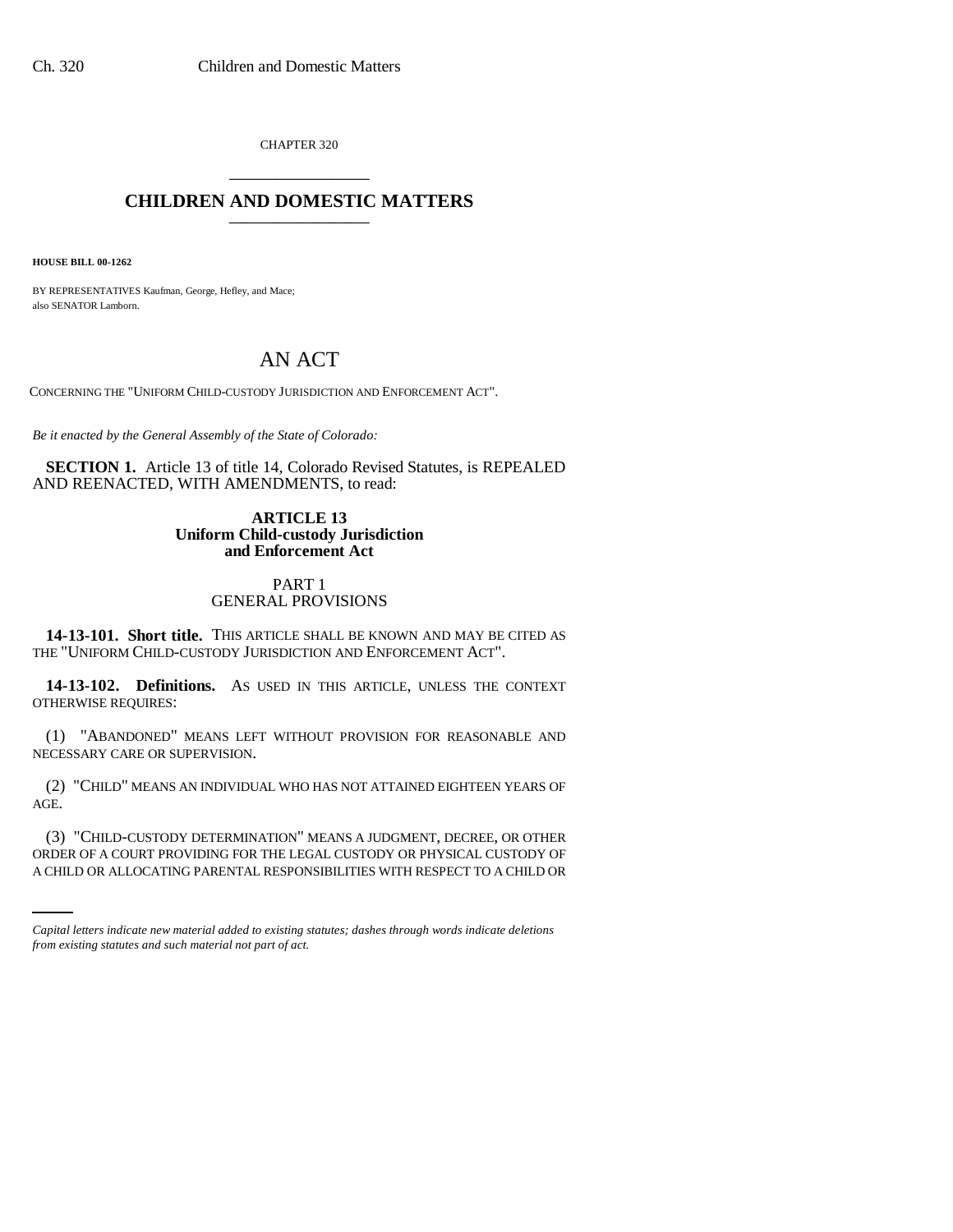PROVIDING FOR VISITATION, PARENTING TIME, OR GRANDPARENT VISITATION WITH RESPECT TO A CHILD. THE TERM INCLUDES A PERMANENT, TEMPORARY, INITIAL, AND MODIFICATION ORDER. THE TERM DOES NOT INCLUDE AN ORDER RELATING TO CHILD SUPPORT OR OTHER MONETARY OBLIGATION OF AN INDIVIDUAL.

(4) "CHILD-CUSTODY PROCEEDING" MEANS A PROCEEDING IN WHICH LEGAL CUSTODY OR PHYSICAL CUSTODY WITH RESPECT TO A CHILD OR THE ALLOCATION OF PARENTAL RESPONSIBILITIES WITH RESPECT TO A CHILD OR VISITATION, PARENTING TIME, OR GRANDPARENT VISITATION WITH RESPECT TO A CHILD IS AN ISSUE. THE TERM INCLUDES A PROCEEDING FOR DIVORCE, DISSOLUTION OF MARRIAGE, LEGAL SEPARATION, NEGLECT, ABUSE, DEPENDENCY, GUARDIANSHIP, PATERNITY, TERMINATION OF PARENTAL RIGHTS, AND PROTECTION FROM DOMESTIC VIOLENCE AND DOMESTIC ABUSE, IN WHICH THE ISSUE MAY APPEAR. THE TERM DOES NOT INCLUDE A PROCEEDING INVOLVING JUVENILE DELINQUENCY, CONTRACTUAL EMANCIPATION, OR ENFORCEMENT UNDER PART 3 OF THIS ARTICLE.

(5) "COMMENCEMENT" MEANS THE FILING OF THE FIRST PLEADING IN A PROCEEDING.

(6) "COURT" MEANS AN ENTITY AUTHORIZED UNDER THE LAW OF A STATE TO ESTABLISH, ENFORCE, OR MODIFY A CHILD-CUSTODY DETERMINATION.

(7) "HOME STATE" MEANS THE STATE IN WHICH A CHILD LIVED WITH A PARENT OR A PERSON ACTING AS A PARENT FOR AT LEAST SIX CONSECUTIVE MONTHS IMMEDIATELY BEFORE THE COMMENCEMENT OF A CHILD-CUSTODY PROCEEDING. IN THE CASE OF A CHILD LESS THAN SIX MONTHS OF AGE, THE TERM MEANS THE STATE IN WHICH THE CHILD LIVED FROM BIRTH WITH ANY OF THE PERSONS MENTIONED. A PERIOD OF TEMPORARY ABSENCE OF ANY OF THE MENTIONED PERSONS IS PART OF THE PERIOD.

(8) "INITIAL DETERMINATION" MEANS THE FIRST CHILD-CUSTODY DETERMINATION CONCERNING A PARTICULAR CHILD.

(9) "ISSUING COURT" MEANS THE COURT THAT MAKES A CHILD-CUSTODY DETERMINATION FOR WHICH ENFORCEMENT IS SOUGHT UNDER THIS ARTICLE.

(10) "ISSUING STATE" MEANS THE STATE IN WHICH A CHILD-CUSTODY DETERMINATION IS MADE.

(11) "MODIFICATION" MEANS A CHILD-CUSTODY DETERMINATION THAT CHANGES, REPLACES, SUPERSEDES, OR IS OTHERWISE MADE AFTER A PREVIOUS DETERMINATION CONCERNING THE SAME CHILD, WHETHER OR NOT IT IS MADE BY THE COURT THAT MADE THE PREVIOUS DETERMINATION.

(12) "PERSON" MEANS AN INDIVIDUAL, CORPORATION, BUSINESS TRUST, ESTATE, TRUST, PARTNERSHIP, LIMITED LIABILITY COMPANY, ASSOCIATION, JOINT VENTURE, GOVERNMENT, GOVERNMENTAL SUBDIVISION, AGENCY, OR INSTRUMENTALITY, PUBLIC CORPORATION, OR ANY OTHER LEGAL OR COMMERCIAL ENTITY.

(13) "PERSON ACTING AS A PARENT" MEANS A PERSON, OTHER THAN A PARENT, WHO: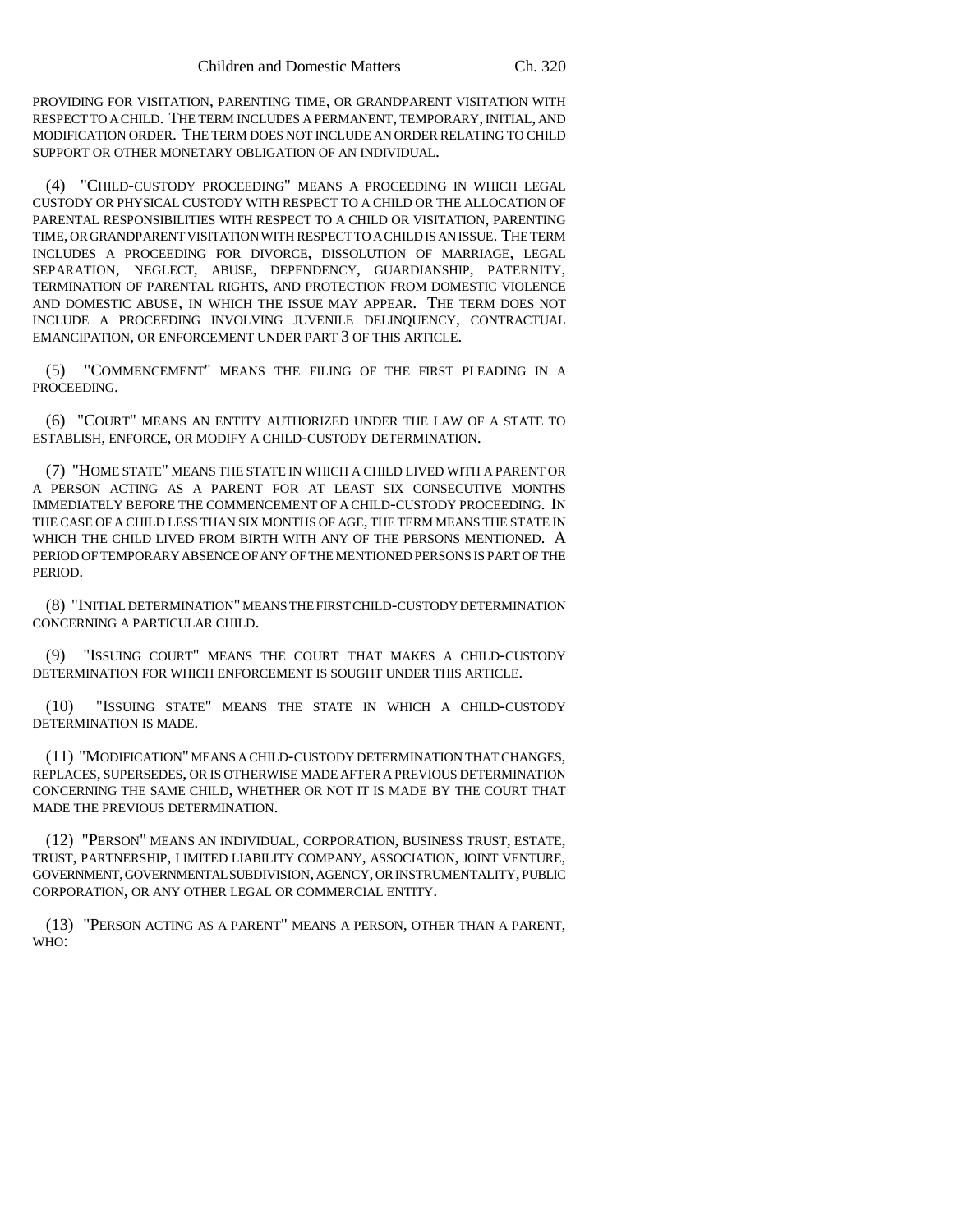#### Ch. 320 Children and Domestic Matters

(a) HAS PHYSICAL CUSTODY OF THE CHILD OR HAS HAD PHYSICAL CUSTODY FOR A PERIOD OF SIX CONSECUTIVE MONTHS, INCLUDING ANY TEMPORARY ABSENCE, WITHIN ONE YEAR IMMEDIATELY BEFORE THE COMMENCEMENT OF A CHILD-CUSTODY PROCEEDING; AND

(b) HAS BEEN AWARDED LEGAL CUSTODY OR ALLOCATED PARENTAL RESPONSIBILITIES WITH RESPECT TO A CHILD BY A COURT OR CLAIMS A RIGHT TO LEGAL CUSTODY OR PARENTAL RESPONSIBILITIES UNDER THE LAW OF THIS STATE.

(14) "PHYSICAL CUSTODY" MEANS THE PHYSICAL CARE AND SUPERVISION OF A CHILD.

(15) "STATE" MEANS A STATE OF THE UNITED STATES, THE DISTRICT OF COLUMBIA,PUERTO RICO, THE UNITED STATES VIRGIN ISLANDS, OR ANY TERRITORY OR INSULAR POSSESSION SUBJECT TO THE JURISDICTION OF THE UNITED STATES.

(16) "WARRANT" MEANS AN ORDER ISSUED BY A COURT AUTHORIZING LAW ENFORCEMENT OFFICERS TO TAKE PHYSICAL CUSTODY OF A CHILD.

**14-13-103. Proceedings governed by other law.** THIS ARTICLE DOES NOT GOVERN AN ADOPTION PROCEEDING OR A PROCEEDING PERTAINING TO THE AUTHORIZATION OF EMERGENCY MEDICAL CARE FOR A CHILD.

**14-13-104. International application of article.** (1) A COURT OF THIS STATE SHALL TREAT A FOREIGN COUNTRY AS IF IT WERE A STATE OF THE UNITED STATES FOR THE PURPOSE OF APPLYING THIS PART 1 AND PART 2 OF THIS ARTICLE.

(2) EXCEPT AS OTHERWISE PROVIDED IN SUBSECTION (3) OF THIS SECTION, A CHILD-CUSTODY DETERMINATION MADE IN A FOREIGN COUNTRY UNDER FACTUAL CIRCUMSTANCES IN SUBSTANTIAL CONFORMITY WITH THE JURISDICTIONAL STANDARDS OF THIS ARTICLE MUST BE RECOGNIZED AND ENFORCED UNDER PART 3 OF THIS ARTICLE.

(3) A COURT OF THIS STATE NEED NOT APPLY THIS ARTICLE IF THE CHILD-CUSTODY LAW OF A FOREIGN COUNTRY VIOLATES FUNDAMENTAL PRINCIPLES OF HUMAN RIGHTS.

**14-13-105. Effect of child-custody determination.** A CHILD-CUSTODY DETERMINATION MADE BY A COURT OF THIS STATE THAT HAD JURISDICTION UNDER THIS ARTICLE BINDS ALL PERSONS WHO HAVE BEEN SERVED IN ACCORDANCE WITH THE LAWS OF THIS STATE OR NOTIFIED IN ACCORDANCE WITH SECTION 14-13-108 OR WHO HAVE SUBMITTED TO THE JURISDICTION OF THE COURT, AND WHO HAVE BEEN GIVEN AN OPPORTUNITY TO BE HEARD. AS TO THOSE PERSONS, THE DETERMINATION IS CONCLUSIVE AS TO ALL DECIDED ISSUES OF LAW AND FACT EXCEPT TO THE EXTENT THE DETERMINATION IS MODIFIED.

**14-13-106. Priority.** IF A QUESTION OF EXISTENCE OR EXERCISE OF JURISDICTION UNDER THIS ARTICLE IS RAISED IN A CHILD-CUSTODY PROCEEDING, THE QUESTION, UPON REQUEST OF A PARTY, MUST BE GIVEN PRIORITY ON THE CALENDAR AND HANDLED EXPEDITIOUSLY.

## **14-13-107. (Reserved)**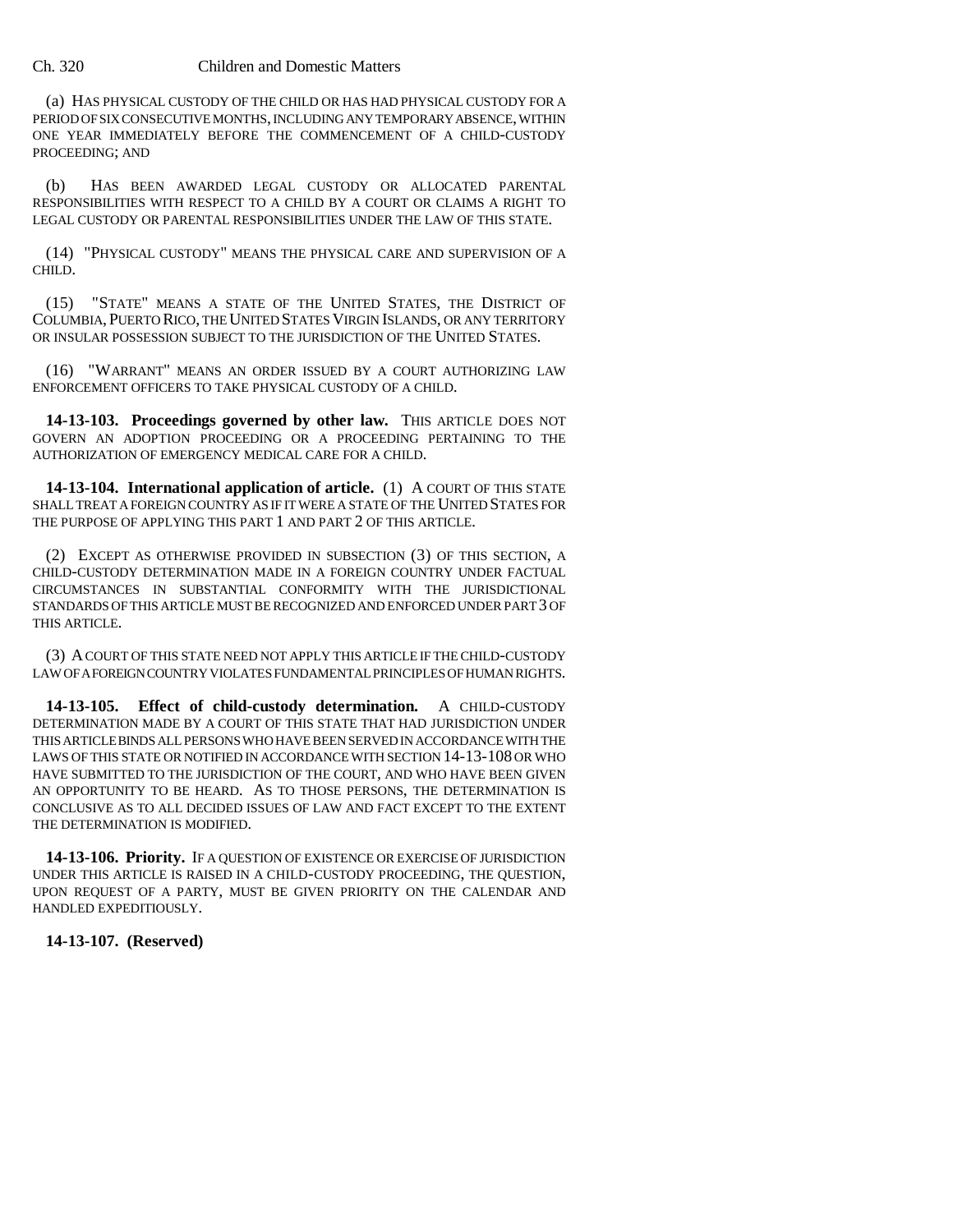**14-13-108. Notice to persons outside state.** (1) NOTICE REQUIRED FOR THE EXERCISE OF JURISDICTION WHEN A PERSON IS OUTSIDE THIS STATE MAY BE GIVEN IN A MANNER PRESCRIBED BY THE LAW OF THIS STATE FOR SERVICE OF PROCESS OR BY THE LAW OF THE STATE IN WHICH THE SERVICE IS MADE. NOTICE MUST BE GIVEN IN A MANNER REASONABLY CALCULATED TO GIVE ACTUAL NOTICE BUT MAY BE BY PUBLICATION IF OTHER MEANS ARE NOT EFFECTIVE.

(2) PROOF OF SERVICE MAY BE MADE IN THE MANNER PRESCRIBED BY THE LAW OF THIS STATE OR BY THE LAW OF THE STATE IN WHICH THE SERVICE IS MADE.

(3) NOTICE IS NOT REQUIRED FOR THE EXERCISE OF JURISDICTION WITH RESPECT TO A PERSON WHO SUBMITS TO THE JURISDICTION OF THE COURT.

**14-13-109. Appearance and limited immunity.** (1) A PARTY TO A CHILD-CUSTODY PROCEEDING, INCLUDING A MODIFICATION PROCEEDING, OR A PETITIONER OR RESPONDENT IN A PROCEEDING TO ENFORCE OR REGISTER A CHILD-CUSTODY DETERMINATION, IS NOT SUBJECT TO PERSONAL JURISDICTION IN THIS STATE FOR ANOTHER PROCEEDING OR PURPOSE SOLELY BY REASON OF HAVING PARTICIPATED, OR OF HAVING BEEN PHYSICALLY PRESENT FOR THE PURPOSE OF PARTICIPATING, IN THE PROCEEDING.

(2) A PERSON WHO IS SUBJECT TO PERSONAL JURISDICTION IN THIS STATE ON A BASIS OTHER THAN PHYSICAL PRESENCE IS NOT IMMUNE FROM SERVICE OF PROCESS IN THIS STATE. A PARTY PRESENT IN THIS STATE WHO IS SUBJECT TO THE JURISDICTION OF ANOTHER STATE IS NOT IMMUNE FROM SERVICE OF PROCESS ALLOWABLE UNDER THE LAWS OF THAT STATE.

(3) THE IMMUNITY GRANTED BY SUBSECTION (1) OF THIS SECTION DOES NOT EXTEND TO CIVIL LITIGATION BASED ON ACTS UNRELATED TO THE PARTICIPATION IN A PROCEEDING UNDER THIS ARTICLE COMMITTED BY AN INDIVIDUAL WHILE PRESENT IN THIS STATE.

**14-13-110. Communication between courts.** (1) A COURT OF THIS STATE MAY COMMUNICATE WITH A COURT IN ANOTHER STATE CONCERNING A PROCEEDING ARISING UNDER THIS ARTICLE.

(2) THE COURT MAY ALLOW THE PARTIES TO PARTICIPATE IN THE COMMUNICATION. IF THE PARTIES ARE NOT ABLE TO PARTICIPATE IN THE COMMUNICATION, THEY MUST BE GIVEN THE OPPORTUNITY TO PRESENT FACTS AND LEGAL ARGUMENTS BEFORE A DECISION ON JURISDICTION IS MADE.

(3) COMMUNICATION BETWEEN COURTS ON SCHEDULES, CALENDARS, COURT RECORDS, AND SIMILAR MATTERS MAY OCCUR WITHOUT INFORMING THE PARTIES. A RECORD NEED NOT BE MADE OF THE COMMUNICATION.

(4) EXCEPT AS OTHERWISE PROVIDED IN SUBSECTION (3) OF THIS SECTION, A RECORD MUST BE MADE OF A COMMUNICATION UNDER THIS SECTION. THE PARTIES MUST BE INFORMED PROMPTLY OF THE COMMUNICATION AND GRANTED ACCESS TO THE RECORD.

(5) FOR THE PURPOSES OF THIS SECTION, "RECORD" MEANS INFORMATION THAT IS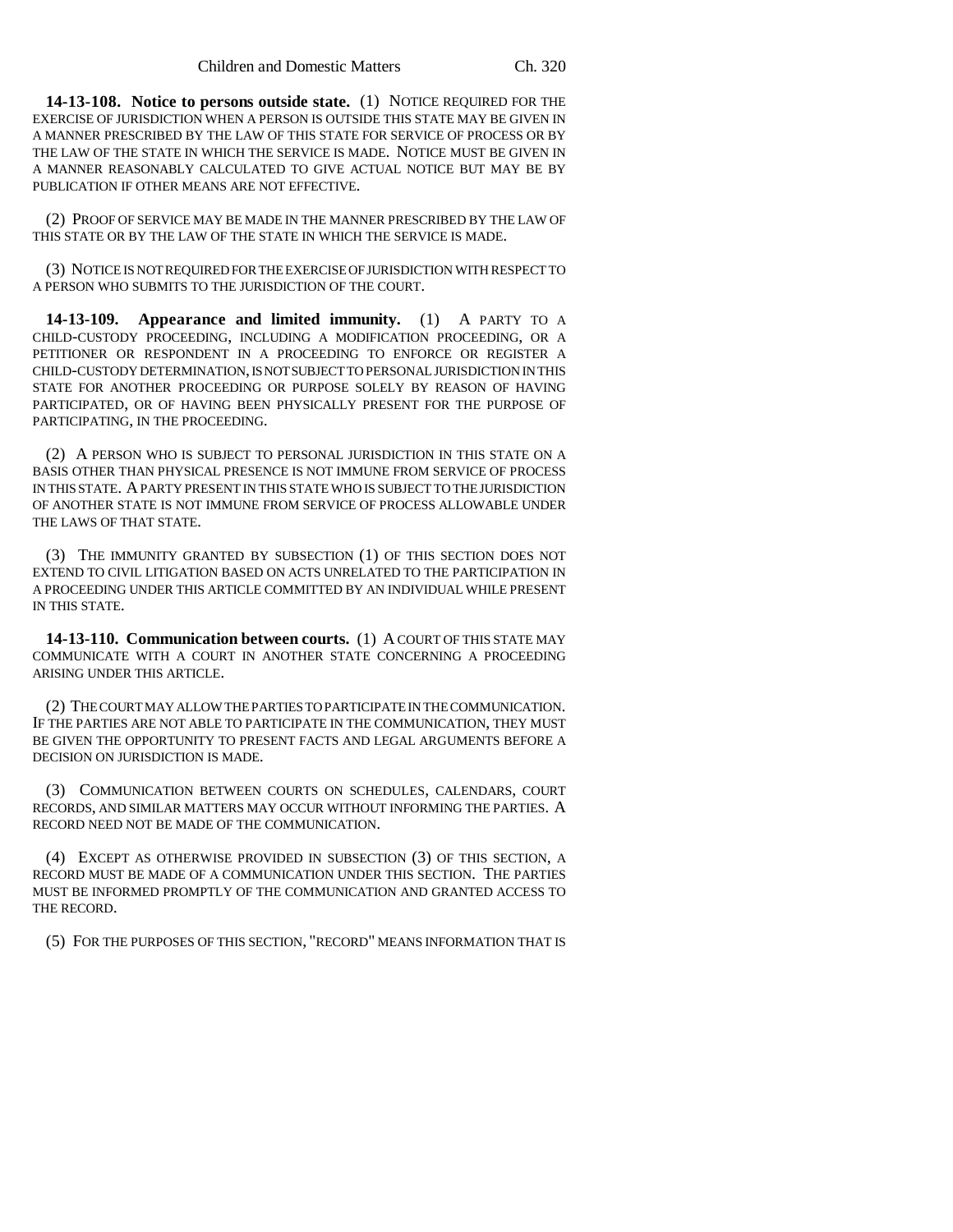INSCRIBED ON A TANGIBLE MEDIUM OR THAT IS STORED IN AN ELECTRONIC OR OTHER MEDIUM AND IS RETRIEVABLE IN PERCEIVABLE FORM.

**14-13-111. Taking testimony in another state.** (1) IN ADDITION TO OTHER PROCEDURES AVAILABLE TO A PARTY, A PARTY TO A CHILD-CUSTODY PROCEEDING OR A GUARDIAN AD LITEM OR OTHER REPRESENTATIVE OF THE CHILD MAY OFFER TESTIMONY OF WITNESSES WHO ARE LOCATED IN ANOTHER STATE, INCLUDING TESTIMONY OF THE PARTIES AND THE CHILD, BY DEPOSITION OR OTHER MEANS ALLOWABLE IN THIS STATE FOR TESTIMONY TAKEN IN ANOTHER STATE. THE COURT ON ITS OWN MOTION MAY ORDER THAT THE TESTIMONY OF A PERSON BE TAKEN IN ANOTHER STATE AND MAY PRESCRIBE THE MANNER IN WHICH AND THE TERMS UPON WHICH THE TESTIMONY IS TAKEN.

(2) A COURT OF THIS STATE MAY PERMIT AN INDIVIDUAL RESIDING IN ANOTHER STATE TO BE DEPOSED OR TO TESTIFY BY TELEPHONE, AUDIOVISUAL MEANS, OR OTHER ELECTRONIC MEANS BEFORE A DESIGNATED COURT OR AT ANOTHER LOCATION IN THAT STATE. A COURT OF THIS STATE SHALL COOPERATE WITH COURTS OF OTHER STATES IN DESIGNATING AN APPROPRIATE LOCATION FOR THE DEPOSITION OR TESTIMONY.

(3) DOCUMENTARY EVIDENCE TRANSMITTED FROM ANOTHER STATE TO A COURT OF THIS STATE BY TECHNOLOGICAL MEANS THAT DO NOT PRODUCE AN ORIGINAL WRITING MAY NOT BE EXCLUDED FROM EVIDENCE ON AN OBJECTION BASED ON THE MEANS OF TRANSMISSION.

**14-13-112. Cooperation between courts - preservation of records.** (1) A COURT OF THIS STATE MAY REQUEST THE APPROPRIATE COURT OF ANOTHER STATE TO:

(a) HOLD AN EVIDENTIARY HEARING;

(b) ORDER A PERSON TO PRODUCE OR GIVE EVIDENCE PURSUANT TO PROCEDURES OF THAT STATE;

(c) ORDER THAT AN EVALUATION BE MADE WITH RESPECT TO THE CUSTODY OR ALLOCATION OF PARENTAL RESPONSIBILITIES WITH RESPECT TO A CHILD INVOLVED IN A PENDING PROCEEDING;

(d) FORWARD TO THE COURT OF THIS STATE A CERTIFIED COPY OF THE TRANSCRIPT OF THE RECORD OF THE HEARING, THE EVIDENCE OTHERWISE PRESENTED, AND ANY EVALUATION PREPARED IN COMPLIANCE WITH THE REQUEST; AND

(e) ORDER A PARTY TO A CHILD-CUSTODY PROCEEDING OR ANY PERSON HAVING PHYSICAL CUSTODY OF THE CHILD TO APPEAR IN THE PROCEEDING WITH OR WITHOUT THE CHILD.

(2) UPON REQUEST OF A COURT OF ANOTHER STATE, A COURT OF THIS STATE MAY HOLD A HEARING OR ENTER AN ORDER DESCRIBED IN SUBSECTION (1) OF THIS SECTION.

(3) TRAVEL AND OTHER NECESSARY AND REASONABLE EXPENSES INCURRED UNDER SUBSECTIONS (1) AND (2) OF THIS SECTION MAY BE ASSESSED AGAINST THE PARTIES ACCORDING TO THE LAW OF THIS STATE.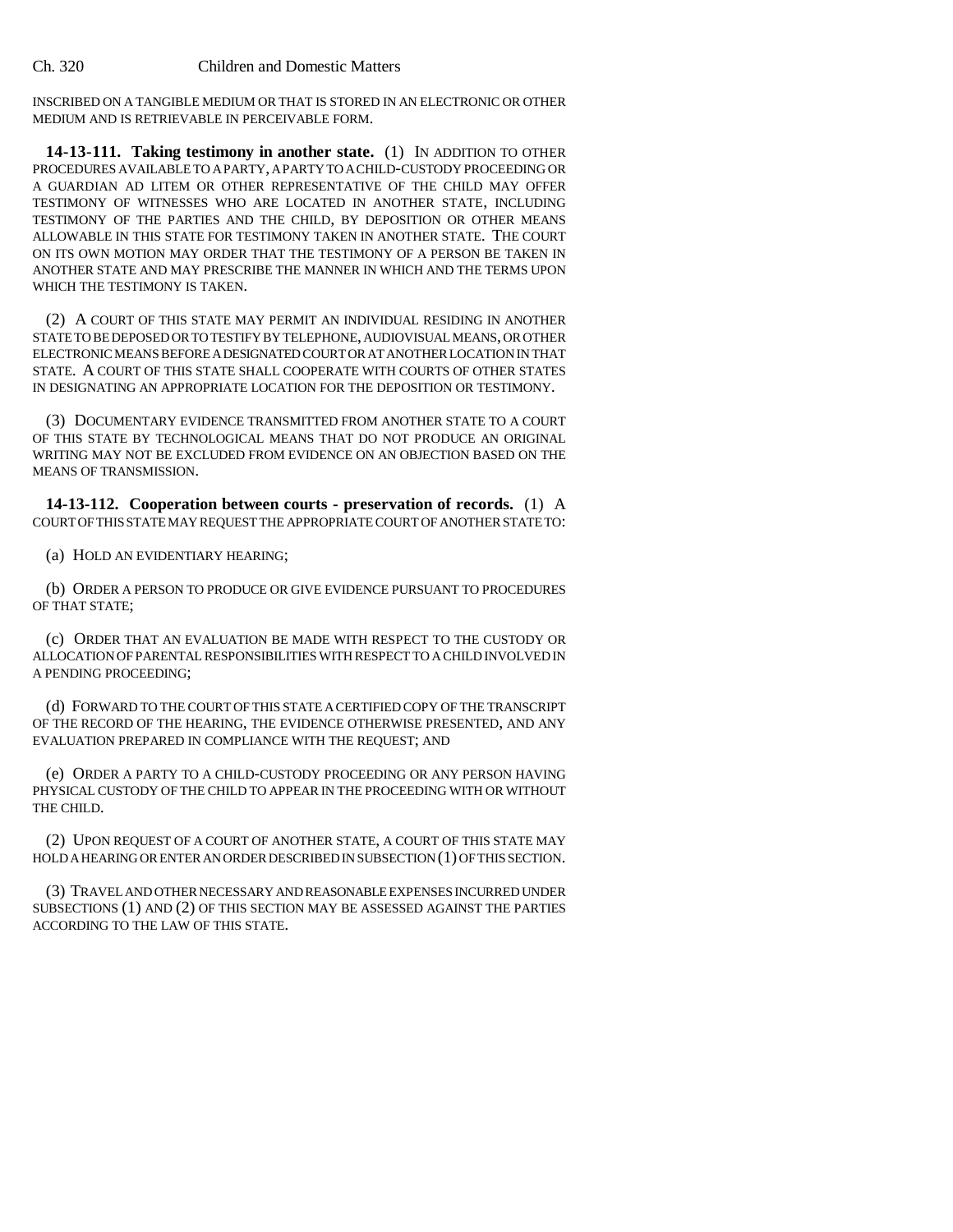(4) A COURT OF THIS STATE SHALL PRESERVE THE PLEADINGS, ORDERS, DECREES, RECORDS OF HEARINGS, EVALUATIONS, AND OTHER PERTINENT RECORDS WITH RESPECT TO A CHILD-CUSTODY PROCEEDING UNTIL THE CHILD ATTAINS EIGHTEEN YEARS OF AGE. UPON APPROPRIATE REQUEST BY A COURT OR LAW ENFORCEMENT OFFICIAL OF ANOTHER STATE, THE COURT SHALL FORWARD A CERTIFIED COPY OF THOSE RECORDS.

#### PART 2 **JURISDICTION**

**14-13-201. Initial child-custody jurisdiction.** (1) EXCEPT AS OTHERWISE PROVIDED IN SECTION 14-13-204, A COURT OF THIS STATE HAS JURISDICTION TO MAKE AN INITIAL CHILD-CUSTODY DETERMINATION ONLY IF:

(a) THIS STATE IS THE HOME STATE OF THE CHILD ON THE DATE OF THE COMMENCEMENT OF THE PROCEEDING, OR WAS THE HOME STATE OF THE CHILD WITHIN SIX MONTHS BEFORE THE COMMENCEMENT OF THE PROCEEDING AND THE CHILD IS ABSENT FROM THIS STATE BUT A PARENT OR PERSON ACTING AS A PARENT CONTINUES TO LIVE IN THIS STATE;

(b) A COURT OF ANOTHER STATE DOES NOT HAVE JURISDICTION UNDER A PROVISION OF LAW ADOPTED BY THAT STATE THAT IS IN SUBSTANTIAL CONFORMITY WITH PARAGRAPH (a) OF THIS SUBSECTION (1), OR A COURT OF THE HOME STATE OF THE CHILD HAS DECLINED TO EXERCISE JURISDICTION ON THE GROUND THAT THIS STATE IS THE MORE APPROPRIATE FORUM UNDER A PROVISION OF LAW ADOPTED BY THAT STATE THAT IS IN SUBSTANTIAL CONFORMITY WITH SECTION 14-13-207 OR 14-13-208, AND:

(I) THE CHILD AND THE CHILD'S PARENTS, OR THE CHILD AND AT LEAST ONE PARENT OR A PERSON ACTING AS A PARENT, HAVE A SIGNIFICANT CONNECTION WITH THIS STATE OTHER THAN MERE PHYSICAL PRESENCE; AND

(II) SUBSTANTIAL EVIDENCE IS AVAILABLE IN THIS STATE CONCERNING THE CHILD'S CARE, PROTECTION, TRAINING, AND PERSONAL RELATIONSHIPS;

(c) ALL COURTS HAVING JURISDICTION UNDER A PROVISION OF LAW ADOPTED BY THAT STATE THAT IS IN SUBSTANTIAL CONFORMITY WITH PARAGRAPH (a) OR (b) OF THIS SUBSECTION (1) HAVE DECLINED TO EXERCISE JURISDICTION ON THE GROUND THAT A COURT OF THIS STATE IS THE MORE APPROPRIATE FORUM TO DETERMINE THE CUSTODY OF THE CHILD UNDER A PROVISION OF LAW ADOPTED BY THAT STATE THAT IS IN SUBSTANTIAL CONFORMITY WITH SECTION 14-13-207 OR 14-13-208; OR

(d) NO COURT OF ANY OTHER STATE WOULD HAVE JURISDICTION UNDER THE CRITERIA SPECIFIED IN A PROVISION OF LAW ADOPTED BY THAT STATE THAT IS IN SUBSTANTIAL CONFORMITY WITH PARAGRAPH (a), (b), OR (c) OF THIS SUBSECTION (1).

(2) SUBSECTION (1) OF THIS SECTION IS THE EXCLUSIVE JURISDICTIONAL BASIS FOR MAKING A CHILD-CUSTODY DETERMINATION BY A COURT OF THIS STATE.

(3) PHYSICAL PRESENCE OF, OR PERSONAL JURISDICTION OVER, A PARTY OR A CHILD IS NOT NECESSARY OR SUFFICIENT TO MAKE A CHILD-CUSTODY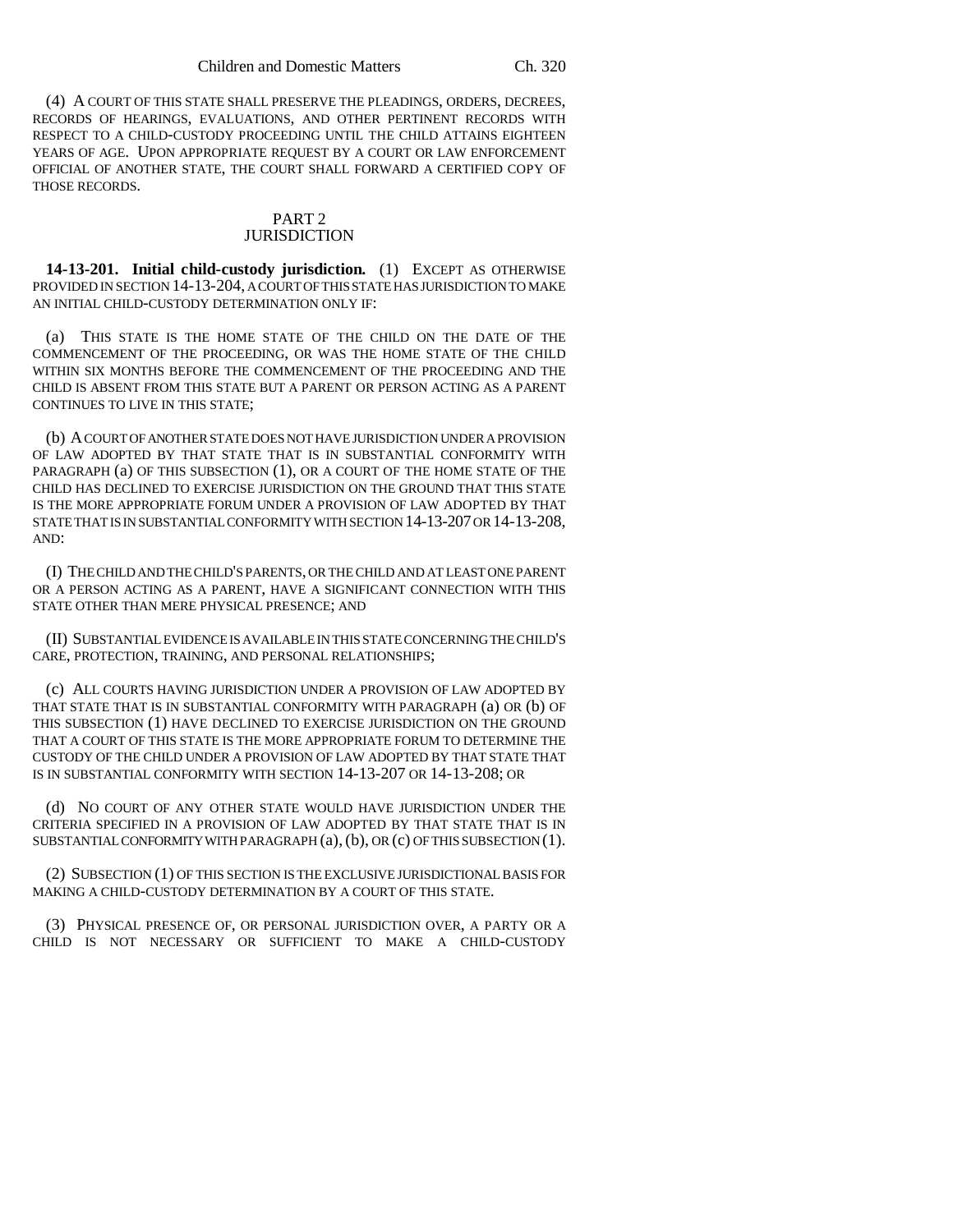#### DETERMINATION.

**14-13-202. Exclusive, continuing jurisdiction.** (1) EXCEPT AS OTHERWISE PROVIDED IN SECTION 14-13-204, A COURT OF THIS STATE THAT HAS MADE A CHILD-CUSTODY DETERMINATION CONSISTENT WITH SECTION 14-13-201 OR 14-13-203 HAS EXCLUSIVE, CONTINUING JURISDICTION OVER THE DETERMINATION UNTIL:

(a) A COURT OF THIS STATE DETERMINES THAT THE CHILD, THE CHILD'S PARENTS, AND ANY PERSON ACTING AS A PARENT DO NOT HAVE A SIGNIFICANT CONNECTION WITH THIS STATE AND THAT SUBSTANTIAL EVIDENCE IS NO LONGER AVAILABLE IN THIS STATE CONCERNING THE CHILD'S CARE, PROTECTION, TRAINING, AND PERSONAL RELATIONSHIPS; OR

(b) A COURT OF THIS STATE OR A COURT OF ANOTHER STATE DETERMINES THAT THE CHILD, THE CHILD'S PARENTS, AND ANY PERSON ACTING AS A PARENT DO NOT PRESENTLY RESIDE IN THIS STATE.

(2) A COURT OF THIS STATE THAT HAS MADE A CHILD-CUSTODY DETERMINATION AND DOES NOT HAVE EXCLUSIVE, CONTINUING JURISDICTION UNDER THIS SECTION MAY MODIFY THAT DETERMINATION ONLY IF IT HAS JURISDICTION TO MAKE AN INITIAL DETERMINATION UNDER SECTION 14-13-201.

**14-13-203. Jurisdiction to modify determination.** (1) EXCEPT AS OTHERWISE PROVIDED IN SECTION 14-13-204, A COURT OF THIS STATE MAY NOT MODIFY A CHILD-CUSTODY DETERMINATION MADE BY A COURT OF ANOTHER STATE UNLESS A COURT OF THIS STATE HAS JURISDICTION TO MAKE AN INITIAL DETERMINATION UNDER SECTION 14-13-201 (1) (a) OR 14-13-201 (1) (b) AND:

(a) THE COURT OF THE OTHER STATE DETERMINES IT NO LONGER HAS EXCLUSIVE, CONTINUING JURISDICTION UNDER A PROVISION OF LAW ADOPTED BY THAT STATE THAT IS IN SUBSTANTIAL CONFORMITY WITH SECTION 14-13-202 OR THAT A COURT OF THIS STATE WOULD BE A MORE CONVENIENT FORUM UNDER A PROVISION OF LAW ADOPTED BY THAT STATE THAT IS IN SUBSTANTIAL CONFORMITY WITH SECTION 14-13-207; OR

(b) A COURT OF THIS STATE OR A COURT OF THE OTHER STATE DETERMINES THAT THE CHILD, THE CHILD'S PARENTS, AND ANY PERSON ACTING AS A PARENT DO NOT PRESENTLY RESIDE IN THE OTHER STATE.

**14-13-204. Temporary emergency jurisdiction.** (1) A COURT OF THIS STATE HAS TEMPORARY EMERGENCY JURISDICTION IF THE CHILD IS PRESENT IN THIS STATE AND THE CHILD HAS BEEN ABANDONED OR IT IS NECESSARY IN AN EMERGENCY TO PROTECT THE CHILD BECAUSE THE CHILD, OR A SIBLING OR PARENT OF THE CHILD, IS SUBJECTED TO OR THREATENED WITH MISTREATMENT OR ABUSE.

(2) IF THERE IS NO PREVIOUS CHILD-CUSTODY DETERMINATION THAT IS ENTITLED TO BE ENFORCED UNDER THIS ARTICLE AND A CHILD-CUSTODY PROCEEDING HAS NOT BEEN COMMENCED IN A COURT OF A STATE HAVING JURISDICTION UNDER A PROVISION OF LAW ADOPTED BY THAT STATE THAT IS IN SUBSTANTIAL CONFORMITY WITH SECTIONS 14-13-201 TO 14-13-203, A CHILD-CUSTODY DETERMINATION MADE UNDER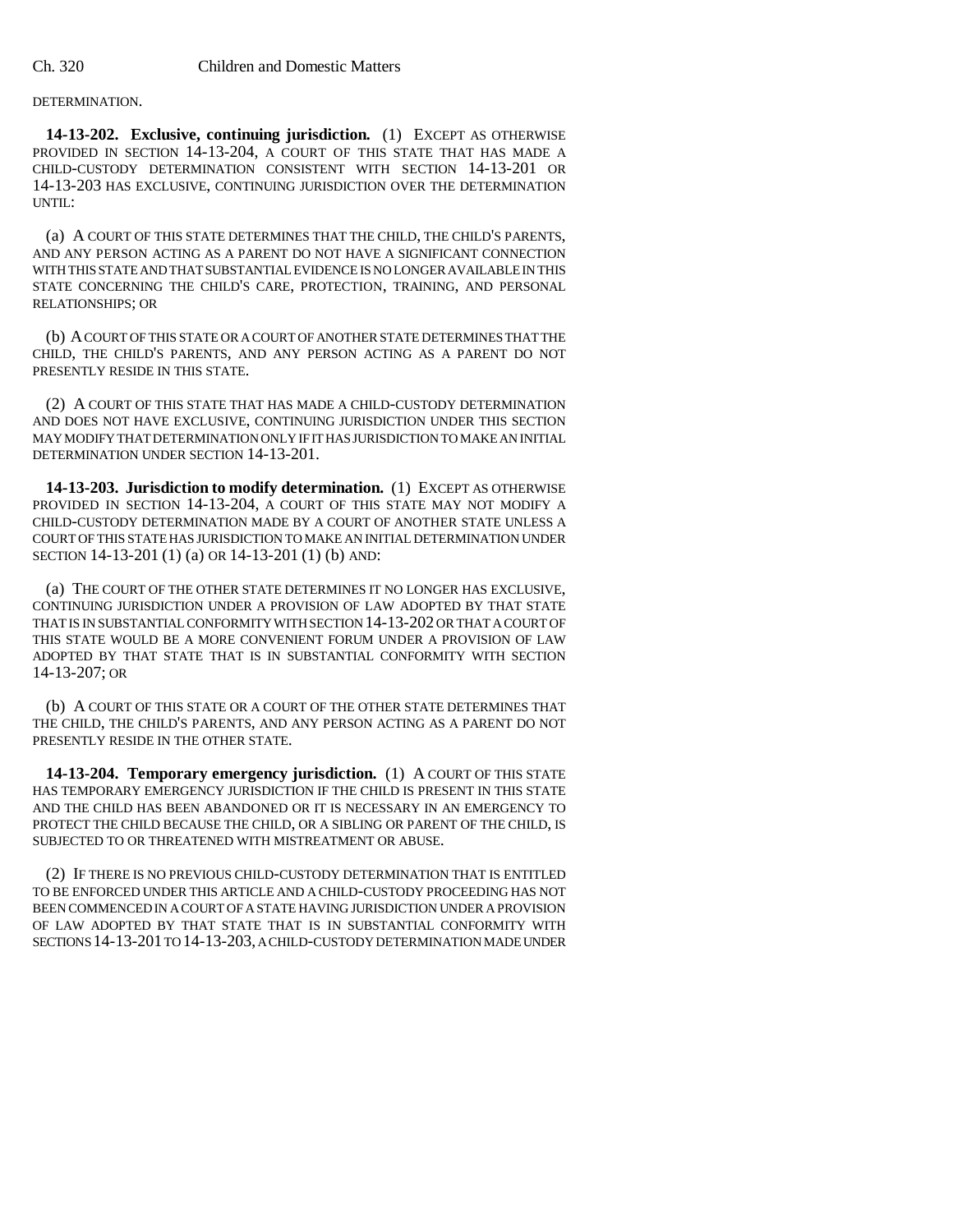THIS SECTION REMAINS IN EFFECT UNTIL AN ORDER IS OBTAINED FROM A COURT OF A STATE HAVING JURISDICTION UNDER A PROVISION OF LAW ADOPTED BY THAT STATE THAT IS IN SUBSTANTIAL CONFORMITY WITH SECTIONS 14-13-201 TO 14-13-203. IF A CHILD-CUSTODY PROCEEDING HAS NOT BEEN OR IS NOT COMMENCED IN A COURT OF A STATE HAVING JURISDICTION UNDER A PROVISION OF LAW ADOPTED BY THAT STATE THAT IS IN SUBSTANTIAL CONFORMITY WITH SECTIONS 14-13-201 TO 14-13-203, A CHILD-CUSTODY DETERMINATION MADE UNDER THIS SECTION BECOMES A FINAL DETERMINATION, IF IT SO PROVIDES AND THIS STATE BECOMES THE HOME STATE OF THE CHILD.

(3) IF THERE IS A PREVIOUS CHILD-CUSTODY DETERMINATION THAT IS ENTITLED TO BE ENFORCED UNDER THIS ARTICLE, OR A CHILD-CUSTODY PROCEEDING HAS BEEN COMMENCED IN A COURT OF A STATE HAVING JURISDICTION UNDER A PROVISION OF LAW ADOPTED BY THAT STATE THAT IS IN SUBSTANTIAL CONFORMITY WITH SECTIONS 14-13-201 TO 14-13-203, ANY ORDER ISSUED BY A COURT OF THIS STATE UNDER THIS SECTION MUST SPECIFY IN THE ORDER A PERIOD THAT THE COURT CONSIDERS ADEQUATE TO ALLOW THE PERSON SEEKING AN ORDER TO OBTAIN AN ORDER FROM THE STATE HAVING JURISDICTION UNDER A PROVISION OF LAW ADOPTED BY THAT STATE THAT IS IN SUBSTANTIAL CONFORMITY WITH SECTIONS 14-13-201 TO 14-13-203. THE ORDER ISSUED IN THIS STATE REMAINS IN EFFECT UNTIL AN ORDER IS OBTAINED FROM THE OTHER STATE WITHIN THE PERIOD SPECIFIED OR THE PERIOD EXPIRES.

(4) A COURT OF THIS STATE THAT HAS BEEN ASKED TO MAKE A CHILD-CUSTODY DETERMINATION UNDER THIS SECTION, UPON BEING INFORMED THAT A CHILD-CUSTODY PROCEEDING HAS BEEN COMMENCED IN, OR A CHILD-CUSTODY DETERMINATION HAS BEEN MADE BY, A COURT OF A STATE HAVING JURISDICTION UNDER A PROVISION OF LAW ADOPTED BY THAT STATE THAT IS IN SUBSTANTIAL CONFORMITY WITH SECTIONS 14-13-201 TO 14-13-203, SHALL IMMEDIATELY COMMUNICATE WITH THE OTHER COURT. A COURT OF THIS STATE THAT IS EXERCISING JURISDICTION PURSUANT TO SECTIONS 14-13-201 TO 14-13-203, UPON BEING INFORMED THAT A CHILD-CUSTODY PROCEEDING HAS BEEN COMMENCED IN, OR A CHILD-CUSTODY DETERMINATION HAS BEEN MADE BY, A COURT OF ANOTHER STATE UNDER A STATUTE SIMILAR TO THIS SECTION SHALL IMMEDIATELY COMMUNICATE WITH THE COURT OF THAT STATE TO RESOLVE THE EMERGENCY, PROTECT THE SAFETY OF THE PARTIES AND THE CHILD, AND DETERMINE A PERIOD FOR THE DURATION OF THE TEMPORARY ORDER.

**14-13-205. Notice - opportunity to be heard - joinder.** (1) BEFORE A CHILD-CUSTODY DETERMINATION IS MADE UNDER THIS ARTICLE, NOTICE AND AN OPPORTUNITY TO BE HEARD IN ACCORDANCE WITH THE STANDARDS OF SECTION 14-13-108 MUST BE GIVEN TO ALL PERSONS ENTITLED TO NOTICE UNDER THE LAW OF THIS STATE AS IN CHILD-CUSTODY PROCEEDINGS BETWEEN RESIDENTS OF THIS STATE, ANY PARENT WHOSE PARENTAL RIGHTS HAVE NOT BEEN PREVIOUSLY TERMINATED, AND ANY PERSON HAVING PHYSICAL CUSTODY OF THE CHILD.

(2) THIS ARTICLE DOES NOT GOVERN THE ENFORCEABILITY OF A CHILD-CUSTODY DETERMINATION MADE WITHOUT NOTICE OR AN OPPORTUNITY TO BE HEARD.

(3) THE OBLIGATION TO JOIN A PARTY AND THE RIGHT TO INTERVENE AS A PARTY IN A CHILD-CUSTODY PROCEEDING UNDER THIS ARTICLE ARE GOVERNED BY THE LAW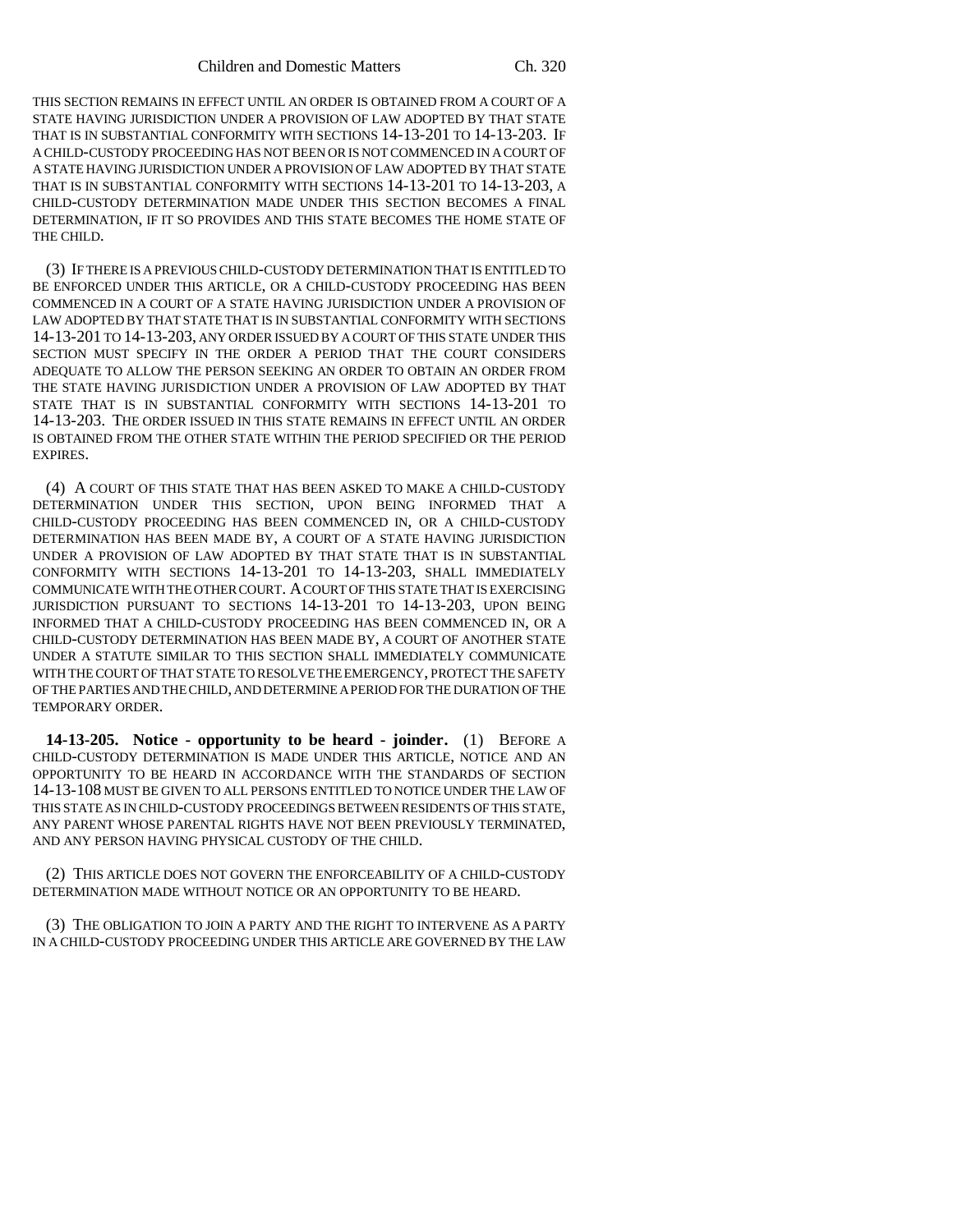OF THIS STATE AS IN CHILD-CUSTODY PROCEEDINGS BETWEEN RESIDENTS OF THIS STATE.

**14-13-206. Simultaneous proceedings.** (1) EXCEPT AS OTHERWISE PROVIDED IN SECTION 14-13-204, A COURT OF THIS STATE MAY NOT EXERCISE ITS JURISDICTION UNDER THIS PART 2 IF, AT THE TIME OF THE COMMENCEMENT OF THE PROCEEDING, A PROCEEDING CONCERNING THE CUSTODY OF THE CHILD HAS BEEN COMMENCED IN A COURT OF ANOTHER STATE HAVING JURISDICTION SUBSTANTIALLY IN CONFORMITY WITH THIS ARTICLE, UNLESS THE PROCEEDING HAS BEEN TERMINATED OR IS STAYED BY THE COURT OF THE OTHER STATE BECAUSE A COURT OF THIS STATE IS A MORE CONVENIENT FORUM UNDER A PROVISION OF LAW ADOPTED BY THAT STATE THAT IS IN SUBSTANTIAL CONFORMITY WITH SECTION 14-13-207.

(2) EXCEPT AS OTHERWISE PROVIDED IN SECTION 14-13-204, A COURT OF THIS STATE, BEFORE HEARING A CHILD-CUSTODY PROCEEDING, SHALL EXAMINE THE COURT DOCUMENTS AND OTHER INFORMATION SUPPLIED BY THE PARTIES PURSUANT TO SECTION 14-13-209. IF THE COURT DETERMINES THAT A CHILD-CUSTODY PROCEEDING HAS BEEN COMMENCED IN A COURT IN ANOTHER STATE HAVING JURISDICTION SUBSTANTIALLY IN ACCORDANCE WITH A PROVISION OF LAW ADOPTED BY THAT STATE THAT IS IN SUBSTANTIAL CONFORMITY WITH THIS ARTICLE, THE COURT OF THIS STATE SHALL STAY ITS PROCEEDING AND COMMUNICATE WITH THE COURT OF THE OTHER STATE. IF THE COURT OF THE STATE HAVING JURISDICTION SUBSTANTIALLY IN ACCORDANCE WITH THIS ARTICLE DOES NOT DETERMINE THAT THE COURT OF THIS STATE IS A MORE APPROPRIATE FORUM, THE COURT OF THIS STATE SHALL DISMISS THE PROCEEDING.

(3) IN A PROCEEDING TO MODIFY A CHILD-CUSTODY DETERMINATION, A COURT OF THIS STATE SHALL DETERMINE WHETHER A PROCEEDING TO ENFORCE THE DETERMINATION HAS BEEN COMMENCED IN ANOTHER STATE. IF A PROCEEDING TO ENFORCE A CHILD-CUSTODY DETERMINATION HAS BEEN COMMENCED IN ANOTHER STATE, THE COURT OF THIS STATE MAY:

(a) STAY THE PROCEEDING FOR MODIFICATION PENDING THE ENTRY OF AN ORDER OF A COURT OF THE OTHER STATE ENFORCING, STAYING, DENYING, OR DISMISSING THE PROCEEDING FOR ENFORCEMENT;

(b) ENJOIN THE PARTIES FROM CONTINUING WITH THE PROCEEDING FOR ENFORCEMENT; OR

(c) PROCEED WITH THE MODIFICATION UNDER CONDITIONS IT CONSIDERS APPROPRIATE.

**14-13-207. Inconvenient forum.** (1) A COURT OF THIS STATE THAT HAS JURISDICTION UNDER THIS ARTICLE TO MAKE A CHILD-CUSTODY DETERMINATION MAY DECLINE TO EXERCISE ITS JURISDICTION AT ANY TIME IF IT DETERMINES THAT IT IS AN INCONVENIENT FORUM UNDER THE CIRCUMSTANCES AND THAT A COURT OF ANOTHER STATE IS A MORE APPROPRIATE FORUM. THE ISSUE OF INCONVENIENT FORUM MAY BE RAISED UPON MOTION OF A PARTY, THE COURT'S OWN MOTION, OR REQUEST OF ANOTHER COURT.

(2) BEFORE DETERMINING WHETHER IT IS AN INCONVENIENT FORUM, A COURT OF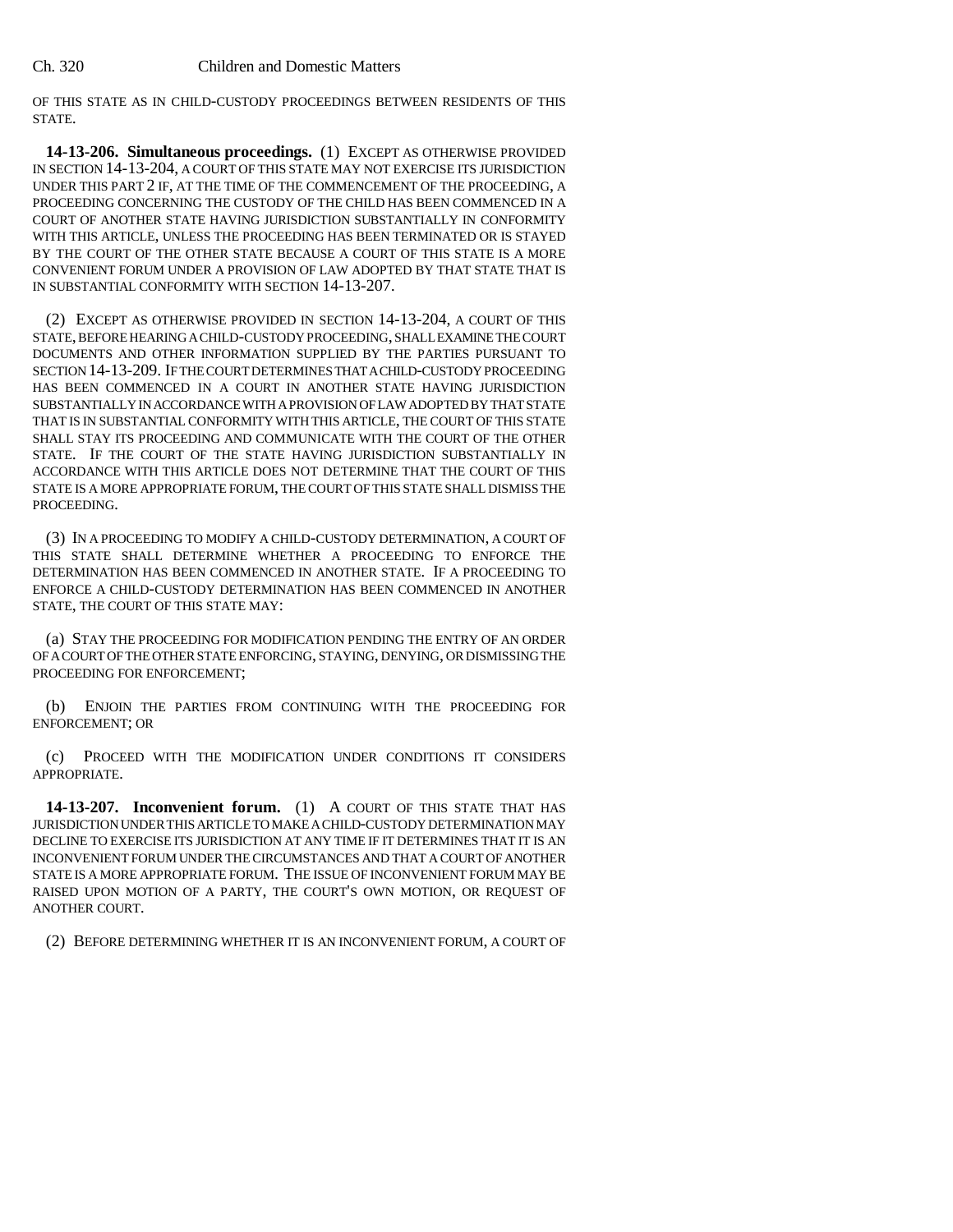THIS STATE SHALL CONSIDER WHETHER IT IS APPROPRIATE FOR A COURT OF ANOTHER STATE TO EXERCISE JURISDICTION. FOR THIS PURPOSE, THE COURT SHALL ALLOW THE PARTIES TO SUBMIT INFORMATION AND SHALL CONSIDER ALL RELEVANT FACTORS, INCLUDING:

(a) WHETHER DOMESTIC VIOLENCE OR DOMESTIC ABUSE HAS OCCURRED AND IS LIKELY TO CONTINUE IN THE FUTURE AND WHICH STATE COULD BEST PROTECT THE PARTIES AND THE CHILD;

(b) THE LENGTH OF TIME THE CHILD HAS RESIDED OUTSIDE THIS STATE;

(c) THE DISTANCE BETWEEN THE COURT IN THIS STATE AND THE COURT IN THE STATE THAT WOULD ASSUME JURISDICTION;

(d) THE RELATIVE FINANCIAL CIRCUMSTANCES OF THE PARTIES;

(e) ANY AGREEMENT OF THE PARTIES AS TO WHICH STATE SHOULD ASSUME JURISDICTION;

(f) THE NATURE AND LOCATION OF THE EVIDENCE REQUIRED TO RESOLVE THE PENDING LITIGATION, INCLUDING TESTIMONY OF THE CHILD;

(g) THE ABILITY OF THE COURT OF EACH STATE TO DECIDE THE ISSUE EXPEDITIOUSLY AND THE PROCEDURES NECESSARY TO PRESENT THE EVIDENCE; AND

(h) THE FAMILIARITY OF THE COURT OF EACH STATE WITH THE FACTS AND ISSUES IN THE PENDING LITIGATION.

(3) IF A COURT OF THIS STATE DETERMINES THAT IT IS AN INCONVENIENT FORUM AND THAT A COURT OF ANOTHER STATE IS A MORE APPROPRIATE FORUM, IT SHALL STAY THE PROCEEDINGS UPON CONDITION THAT A CHILD-CUSTODY PROCEEDING BE PROMPTLY COMMENCED IN ANOTHER DESIGNATED STATE AND MAY IMPOSE ANY OTHER CONDITION THE COURT CONSIDERS JUST AND PROPER.

(4) A COURT OF THIS STATE MAY DECLINE TO EXERCISE ITS JURISDICTION UNDER THIS ARTICLE IF A CHILD-CUSTODY DETERMINATION IS INCIDENTAL TO AN ACTION FOR DIVORCE, DISSOLUTION OF MARRIAGE, OR ANOTHER PROCEEDING WHILE STILL RETAINING JURISDICTION OVER THE DIVORCE, DISSOLUTION OF MARRIAGE, OR OTHER PROCEEDING.

**14-13-208. Jurisdiction declined by reason of conduct.** (1) EXCEPT AS OTHERWISE PROVIDED IN SECTION 14-13-204, OR BY OTHER LAW OF THIS STATE, IF A PERSON SEEKING TO INVOKE THE JURISDICTION OF A COURT OF THIS STATE UNDER THIS ARTICLE HAS ENGAGED IN UNJUSTIFIABLE CONDUCT, THE COURT SHALL DECLINE TO EXERCISE ITS JURISDICTION UNLESS:

(a) THE PARENTS AND ALL PERSONS ACTING AS PARENTS HAVE ACQUIESCED IN THE EXERCISE OF JURISDICTION;

(b) A COURT OF THE STATE OTHERWISE HAVING JURISDICTION UNDER A PROVISION OF LAW ADOPTED BY THAT STATE THAT IS IN SUBSTANTIAL CONFORMITY WITH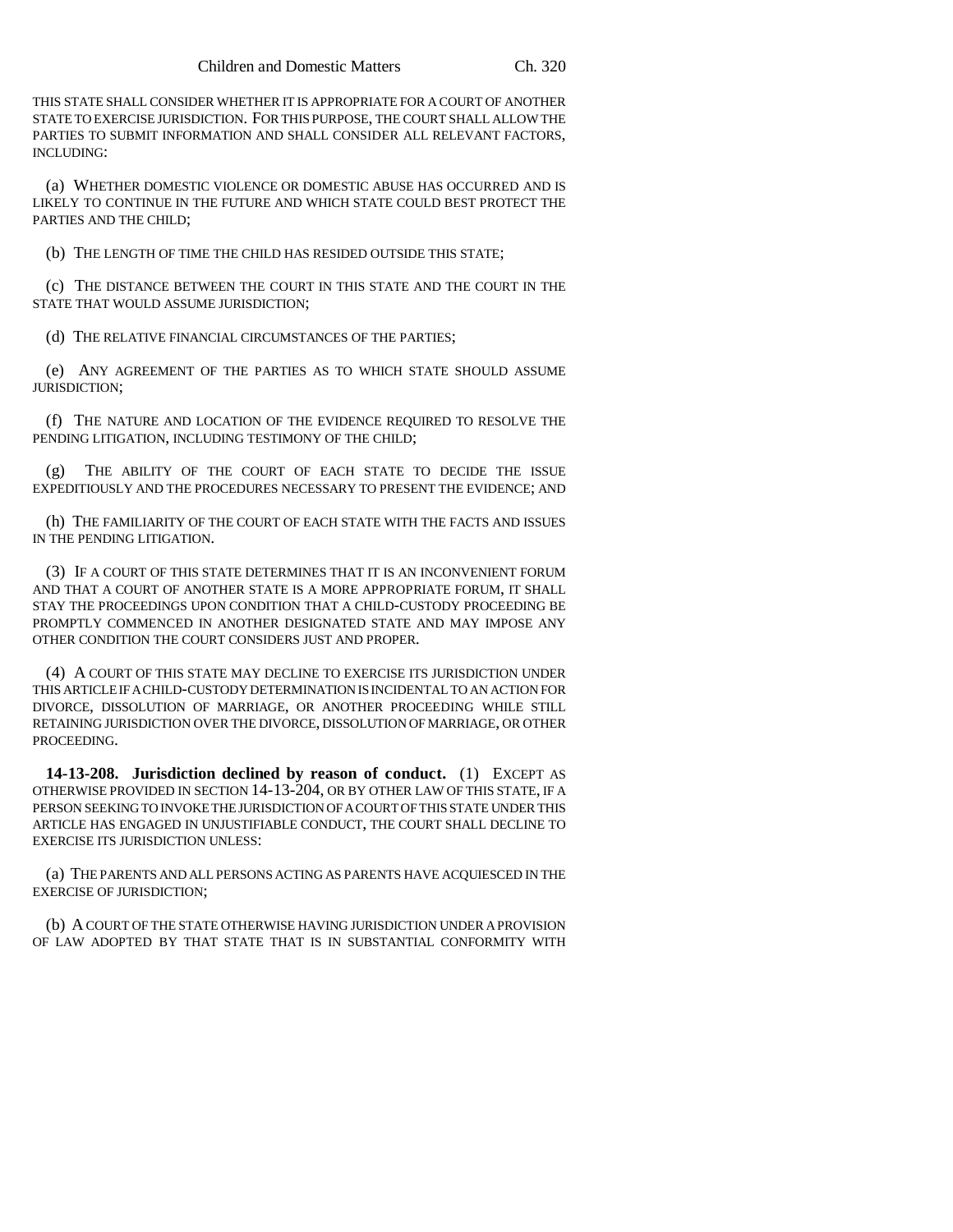SECTIONS 14-13-201 TO 14-13-203 DETERMINES THAT THIS STATE IS A MORE APPROPRIATE FORUM UNDER A PROVISION OF LAW ADOPTED BY THAT STATE THAT IS IN SUBSTANTIAL CONFORMITY WITH SECTION 14-13-207; OR

(c) NO COURT OF ANY OTHER STATE WOULD HAVE JURISDICTION UNDER THE CRITERIA SPECIFIED IN A PROVISION OF LAW ADOPTED BY THAT STATE THAT IS IN SUBSTANTIAL CONFORMITY WITH SECTIONS 14-13-201 TO 14-13-203.

(2) IF A COURT OF THIS STATE DECLINES TO EXERCISE ITS JURISDICTION PURSUANT TO SUBSECTION (1) OF THIS SECTION, IT MAY FASHION AN APPROPRIATE REMEDY TO ENSURE THE SAFETY OF THE CHILD AND PREVENT A REPETITION OF THE UNJUSTIFIABLE CONDUCT, INCLUDING STAYING THE PROCEEDING UNTIL A CHILD-CUSTODY PROCEEDING IS COMMENCED IN A COURT HAVING JURISDICTION UNDER A PROVISION OF LAW ADOPTED BY THAT STATE THAT IS IN SUBSTANTIAL CONFORMITY WITH SECTIONS 14-13-201 TO 14-13-203.

(3) IF A COURT DISMISSES A PETITION OR STAYS A PROCEEDING BECAUSE IT DECLINES TO EXERCISE ITS JURISDICTION PURSUANT TO SUBSECTION (1) OF THIS SECTION, IT SHALL ASSESS AGAINST THE PARTY SEEKING TO INVOKE ITS JURISDICTION NECESSARY AND REASONABLE EXPENSES INCLUDING COSTS, COMMUNICATION EXPENSES, ATTORNEY FEES, INVESTIGATIVE FEES, EXPENSES FOR WITNESSES, TRAVEL EXPENSES, AND CHILD CARE DURING THE COURSE OF THE PROCEEDINGS, UNLESS THE PARTY FROM WHOM FEES ARE SOUGHT ESTABLISHES THAT THE ASSESSMENT WOULD BE CLEARLY INAPPROPRIATE. THE COURT MAY NOT ASSESS FEES, COSTS, OR EXPENSES AGAINST THIS STATE UNLESS AUTHORIZED BY LAW OTHER THAN THIS ARTICLE.

**14-13-209. Information to be submitted to court.** (1) SUBJECT TO A COURT ORDER ALLOWING A PARTY TO MAINTAIN THE CONFIDENTIALITY OF ADDRESSES AND OTHER IDENTIFYING INFORMATION AND TO SUBSECTION (5) OF THIS SECTION, IN A CHILD-CUSTODY PROCEEDING, EACH PARTY, IN ITS FIRST PLEADING OR IN AN ATTACHED AFFIDAVIT, SHALL GIVE INFORMATION, IF REASONABLY ASCERTAINABLE, UNDER OATH, AS TO THE CHILD'S PRESENT ADDRESS OR WHEREABOUTS, THE PLACES WHERE THE CHILD HAS LIVED DURING THE LAST FIVE YEARS, AND THE NAMES AND PRESENT ADDRESSES OF THE PERSONS WITH WHOM THE CHILD HAS LIVED DURING THAT PERIOD. THE PLEADING OR AFFIDAVIT MUST STATE WHETHER THE PARTY:

(a) HAS PARTICIPATED, AS A PARTY OR WITNESS OR IN ANY OTHER CAPACITY, IN ANY OTHER PROCEEDING CONCERNING THE CUSTODY OF OR VISITATION OR PARENTING TIME WITH THE CHILD AND, IF SO, IDENTIFY THE COURT, THE CASE NUMBER, AND THE DATE OF THE CHILD-CUSTODY DETERMINATION, IF ANY;

(b) KNOWS OF ANY PROCEEDING THAT COULD AFFECT THE CURRENT PROCEEDING, INCLUDING PROCEEDINGS FOR ENFORCEMENT AND PROCEEDINGS RELATING TO DOMESTIC VIOLENCE OR DOMESTIC ABUSE, PROTECTIVE ORDERS OR RESTRAINING ORDERS, TERMINATION OF PARENTAL RIGHTS, AND ADOPTIONS AND, IF SO, IDENTIFY THE COURT, THE CASE NUMBER, AND THE NATURE OF THE PROCEEDING; AND

(c) KNOWS THE NAMES AND ADDRESSES OF ANY PERSON NOT A PARTY TO THE PROCEEDING WHO HAS PHYSICAL CUSTODY OF THE CHILD OR CLAIMS RIGHTS OF PARENTAL RESPONSIBILITIES OR LEGAL CUSTODY OR PHYSICAL CUSTODY OF, OR VISITATION OR PARENTING TIME WITH, THE CHILD AND, IF SO, THE NAMES AND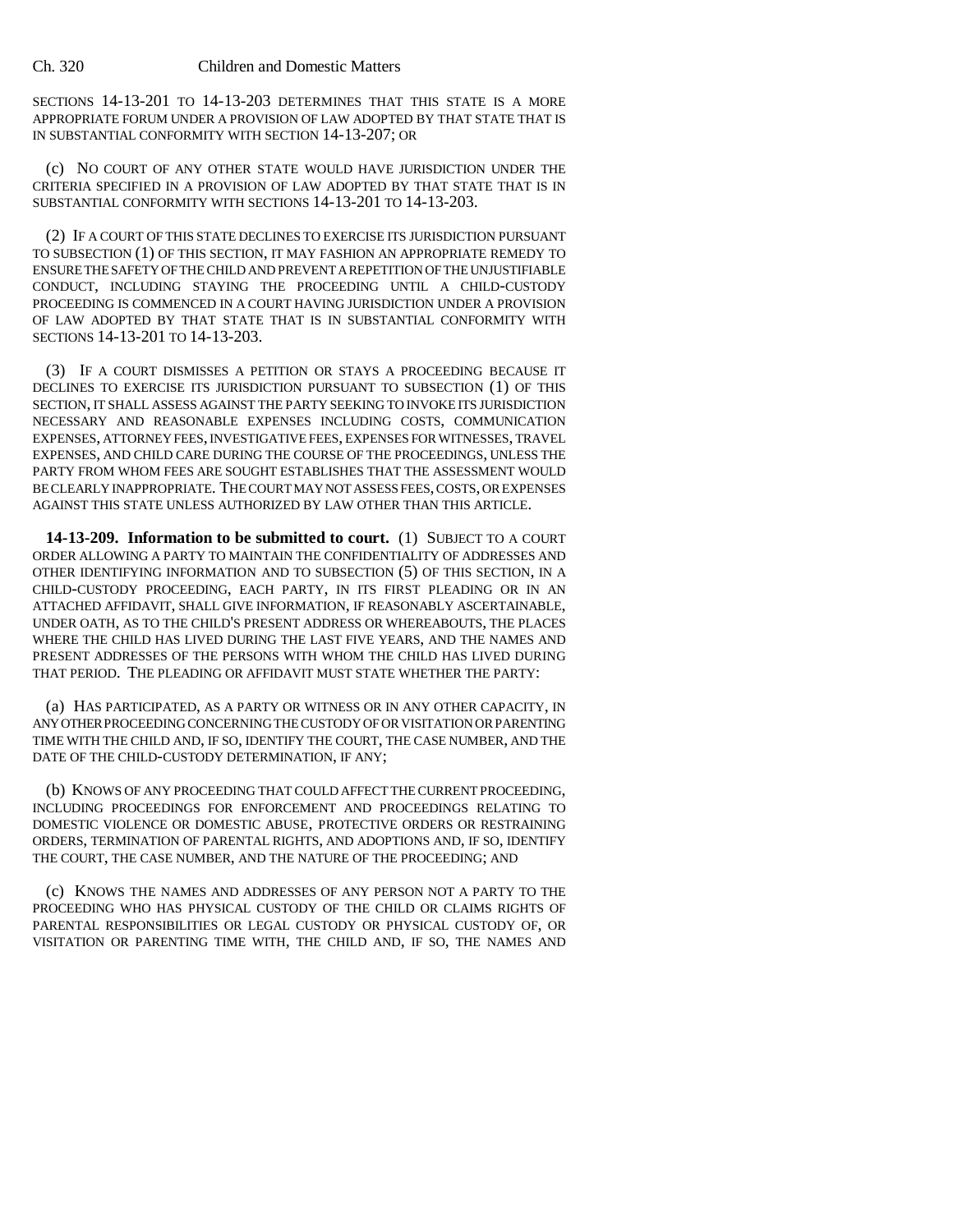ADDRESSES OF THOSE PERSONS.

(2) IF THE INFORMATION REQUIRED BY SUBSECTION (1) OF THIS SECTION IS NOT FURNISHED, THE COURT, UPON MOTION OF A PARTY OR ITS OWN MOTION, MAY STAY THE PROCEEDING UNTIL THE INFORMATION IS FURNISHED.

(3) IF THE DECLARATION AS TO ANY OF THE ITEMS DESCRIBED IN PARAGRAPHS (a) TO (c) OF SUBSECTION (1) OF THIS SECTION IS IN THE AFFIRMATIVE, THE DECLARANT SHALL GIVE ADDITIONAL INFORMATION UNDER OATH AS REQUIRED BY THE COURT. THE COURT MAY EXAMINE THE PARTIES UNDER OATH AS TO DETAILS OF THE INFORMATION FURNISHED AND OTHER MATTERS PERTINENT TO THE COURT'S JURISDICTION AND THE DISPOSITION OF THE CASE.

(4) EACH PARTY HAS A CONTINUING DUTY TO INFORM THE COURT OF ANY PROCEEDING IN THIS OR ANY OTHER STATE THAT COULD AFFECT THE CURRENT PROCEEDING.

(5) IF A PARTY ALLEGES IN AN AFFIDAVIT OR A PLEADING UNDER OATH THAT THE HEALTH, SAFETY, OR LIBERTY OF A PARTY OR CHILD WOULD BE JEOPARDIZED BY DISCLOSURE OF IDENTIFYING INFORMATION, THE INFORMATION MUST BE SEALED AND MAY NOT BE DISCLOSED TO THE OTHER PARTY OR THE PUBLIC UNLESS THE COURT ORDERS THE DISCLOSURE TO BE MADE AFTER A HEARING IN WHICH THE COURT TAKES INTO CONSIDERATION THE HEALTH, SAFETY, OR LIBERTY OF THE PARTY OR CHILD AND DETERMINES THAT THE DISCLOSURE IS IN THE INTEREST OF JUSTICE.

**14-13-210. Appearance of parties and child.** (1) IN A CHILD-CUSTODY PROCEEDING IN THIS STATE, THE COURT MAY ORDER A PARTY TO THE PROCEEDING WHO IS IN THIS STATE TO APPEAR BEFORE THE COURT IN PERSON WITH OR WITHOUT THE CHILD. THE COURT MAY ORDER ANY PERSON WHO IS IN THIS STATE AND WHO HAS PHYSICAL CUSTODY OR CONTROL OF THE CHILD TO APPEAR IN PERSON WITH THE CHILD.

(2) IF A PARTY TO A CHILD-CUSTODY PROCEEDING WHOSE PRESENCE IS DESIRED BY THE COURT IS OUTSIDE THIS STATE, THE COURT MAY ORDER THAT A NOTICE GIVEN PURSUANT TO SECTION 14-13-108 INCLUDE A STATEMENT DIRECTING THE PARTY TO APPEAR IN PERSON WITH OR WITHOUT THE CHILD AND INFORMING THE PARTY THAT FAILURE TO APPEAR MAY RESULT IN A DECISION ADVERSE TO THE PARTY.

(3) THE COURT MAY ENTER ANY ORDERS NECESSARY TO ENSURE THE SAFETY OF THE CHILD AND OF ANY PERSON ORDERED TO APPEAR UNDER THIS SECTION.

(4) IF A PARTY TO A CHILD-CUSTODY PROCEEDING WHO IS OUTSIDE THIS STATE IS DIRECTED TO APPEAR UNDER SUBSECTION (2) OF THIS SECTION OR DESIRES TO APPEAR PERSONALLY BEFORE THE COURT WITH OR WITHOUT THE CHILD, THE COURT MAY REQUIRE ANOTHER PARTY TO PAY REASONABLE AND NECESSARY TRAVEL AND OTHER EXPENSES OF THE PARTY SO APPEARING AND OF THE CHILD.

#### PART 3 ENFORCEMENT

**14-13-301. Definitions.** AS USED IN THIS PART 3, UNLESS THE CONTEXT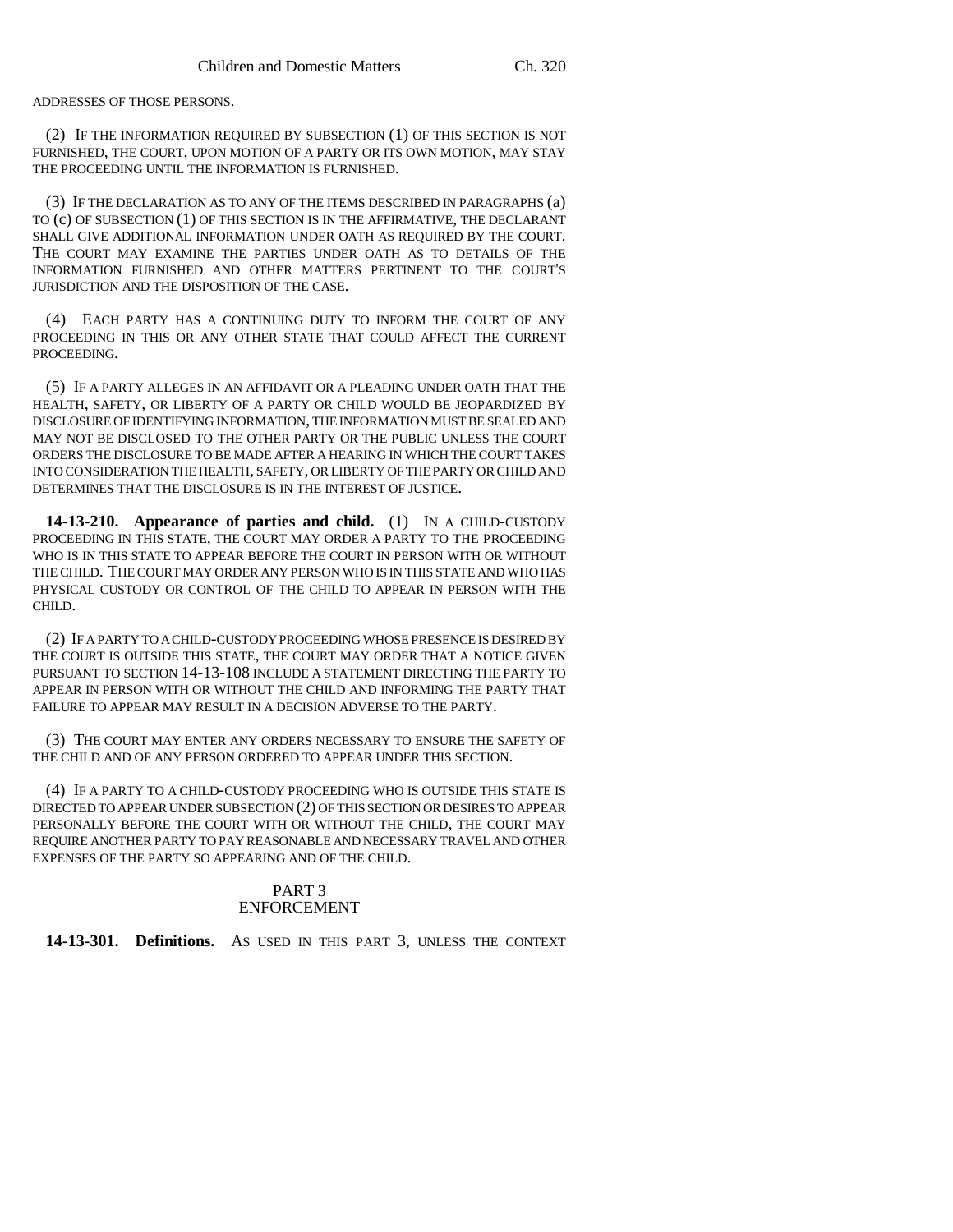OTHERWISE REQUIRES:

(1) "PETITIONER" MEANS A PERSON WHO SEEKS ENFORCEMENT OF AN ORDER FOR THE RETURN OF A CHILD UNDER THE "HAGUE CONVENTION ON THE CIVIL ASPECTS OF INTERNATIONAL CHILD ABDUCTION" OR ENFORCEMENT OF A CHILD-CUSTODY DETERMINATION.

(2) "RESPONDENT" MEANS A PERSON AGAINST WHOM A PROCEEDING HAS BEEN COMMENCED FOR ENFORCEMENT OF AN ORDER FOR THE RETURN OF A CHILD UNDER THE "HAGUE CONVENTION ON THE CIVIL ASPECTS OF INTERNATIONAL CHILD ABDUCTION" OR ENFORCEMENT OF A CHILD-CUSTODY DETERMINATION.

**14-13-302. Enforcement under Hague Convention.** UNDER THIS PART 3 A COURT OF THIS STATE MAY ENFORCE AN ORDER FOR THE RETURN OF THE CHILD MADE UNDER THE "HAGUE CONVENTION ON THE CIVIL ASPECTS OF INTERNATIONAL CHILD ABDUCTION" AS IF IT WERE A CHILD-CUSTODY DETERMINATION.

**14-13-303. Duty to enforce.** (1) A COURT OF THIS STATE SHALL RECOGNIZE AND ENFORCE A CHILD-CUSTODY DETERMINATION OF A COURT OF ANOTHER STATE IF THE LATTER COURT EXERCISED JURISDICTION IN SUBSTANTIAL CONFORMITY WITH THIS ARTICLE OR THE DETERMINATION WAS MADE UNDER FACTUAL CIRCUMSTANCES MEETING THE JURISDICTIONAL STANDARDS OF THIS ARTICLE AND THE DETERMINATION HAS NOT BEEN MODIFIED IN ACCORDANCE WITH THIS ARTICLE.

(2) A COURT OF THIS STATE MAY UTILIZE ANY REMEDY AVAILABLE UNDER OTHER LAW OF THIS STATE TO ENFORCE A CHILD-CUSTODY DETERMINATION MADE BY A COURT OF ANOTHER STATE. THE REMEDIES PROVIDED IN THIS PART 3 ARE CUMULATIVE AND DO NOT AFFECT THE AVAILABILITY OF OTHER REMEDIES TO ENFORCE A CHILD-CUSTODY DETERMINATION.

**14-13-304. Temporary visitation or parenting time.** (1) A COURT OF THIS STATE THAT DOES NOT HAVE JURISDICTION TO MODIFY A CHILD-CUSTODY DETERMINATION MAY ISSUE A TEMPORARY ORDER ENFORCING:

(a) A VISITATION OR PARENTING TIME SCHEDULE MADE BY A COURT OF ANOTHER STATE; OR

(b) THE VISITATION OR PARENTING TIME PROVISIONS OF A CHILD-CUSTODY DETERMINATION OF ANOTHER STATE THAT DOES NOT PROVIDE FOR A SPECIFIC VISITATION OR PARENTING TIME SCHEDULE.

(2) IF A COURT OF THIS STATE MAKES AN ORDER UNDER PARAGRAPH (b) OF SUBSECTION (1) OF THIS SECTION, IT SHALL SPECIFY IN THE ORDER A PERIOD THAT IT CONSIDERS ADEQUATE TO ALLOW THE PETITIONER TO OBTAIN AN ORDER FROM A COURT HAVING JURISDICTION UNDER CRITERIA SUBSTANTIALLY IN CONFORMITY WITH THOSE CRITERIA SPECIFIED IN PART 2 OF THIS ARTICLE. THE ORDER REMAINS IN EFFECT UNTIL AN ORDER IS OBTAINED FROM THE OTHER COURT OR THE PERIOD EXPIRES.

**14-13-305. Registration of child-custody determination.** (1) A CHILD-CUSTODY DETERMINATION ISSUED BY A COURT OF ANOTHER STATE MAY BE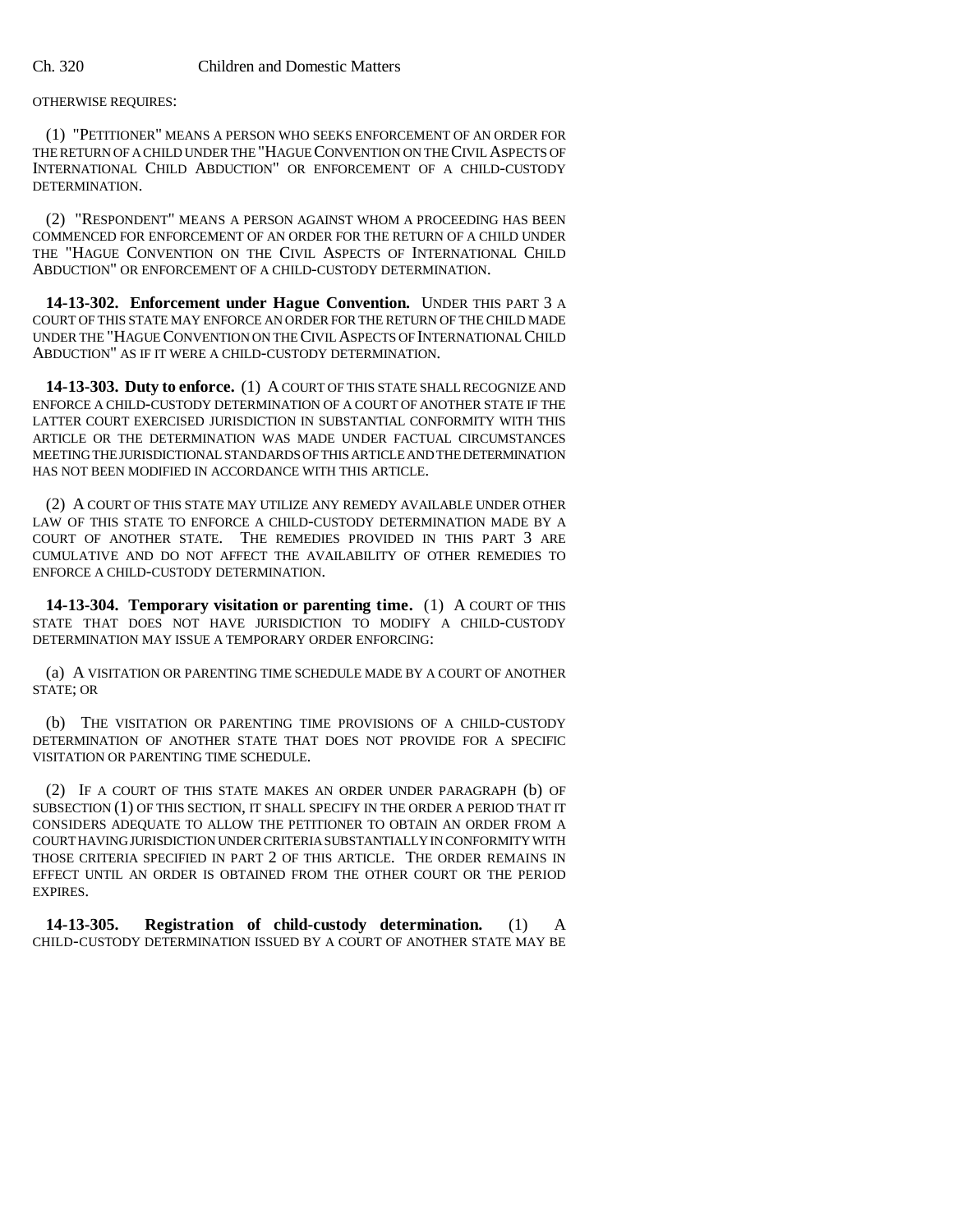REGISTERED IN THIS STATE, WITH OR WITHOUT A SIMULTANEOUS REQUEST FOR ENFORCEMENT, BY SENDING TO THE APPROPRIATE DISTRICT COURT IN THIS STATE:

(a) A LETTER OR OTHER DOCUMENT REQUESTING REGISTRATION;

(b) TWO COPIES, INCLUDING ONE CERTIFIED COPY, OF THE DETERMINATION SOUGHT TO BE REGISTERED, AND A STATEMENT UNDER PENALTY OF PERJURY THAT TO THE BEST OF THE KNOWLEDGE AND BELIEF OF THE PERSON SEEKING REGISTRATION THE ORDER HAS NOT BEEN MODIFIED; AND

(c) EXCEPT AS OTHERWISE PROVIDED IN SECTION 14-13-209, THE NAME AND ADDRESS OF THE PERSON SEEKING REGISTRATION AND ANY PARENT OR PERSON ACTING AS A PARENT WHO HAS BEEN AWARDED CUSTODY, ALLOCATED PARENTAL RESPONSIBILITIES, OR GRANTED VISITATION OR PARENTING TIME IN THE CHILD-CUSTODY DETERMINATION SOUGHT TO BE REGISTERED.

(2) ON RECEIPT OF THE DOCUMENTS REQUIRED BY SUBSECTION (1) OF THIS SECTION, THE REGISTERING COURT SHALL:

(a) CAUSE THE DETERMINATION TO BE FILED AS A FOREIGN JUDGMENT, TOGETHER WITH ONE COPY OF ANY ACCOMPANYING DOCUMENTS AND INFORMATION, REGARDLESS OF THEIR FORM; AND

(b) SERVE NOTICE UPON THE PERSONS NAMED PURSUANT TO PARAGRAPH (c) OF SUBSECTION (1) OF THIS SECTION AND PROVIDE THEM WITH AN OPPORTUNITY TO CONTEST THE REGISTRATION IN ACCORDANCE WITH THIS SECTION.

(3) THE NOTICE REQUIRED BY PARAGRAPH (b) OF SUBSECTION (2) OF THIS SECTION MUST STATE THAT:

(a) A REGISTERED DETERMINATION IS ENFORCEABLE AS OF THE DATE OF THE REGISTRATION IN THE SAME MANNER AS A DETERMINATION ISSUED BY A COURT OF THIS STATE;

(b) A HEARING TO CONTEST THE VALIDITY OF THE REGISTERED DETERMINATION MUST BE REQUESTED WITHIN TWENTY DAYS AFTER SERVICE OF NOTICE; AND

(c) FAILURE TO CONTEST THE REGISTRATION WILL RESULT IN CONFIRMATION OF THE CHILD-CUSTODY DETERMINATION AND PRECLUDE FURTHER CONTEST OF THAT DETERMINATION WITH RESPECT TO ANY MATTER THAT COULD HAVE BEEN ASSERTED.

(4) A PERSON SEEKING TO CONTEST THE VALIDITY OF A REGISTERED ORDER MUST REQUEST A HEARING WITHIN TWENTY DAYS AFTER SERVICE OF THE NOTICE. AT THAT HEARING, THE COURT SHALL CONFIRM THE REGISTERED ORDER UNLESS THE PERSON CONTESTING REGISTRATION ESTABLISHES THAT:

(a) THE ISSUING COURT DID NOT HAVE JURISDICTION UNDER A PROVISION OF LAW ADOPTED BY THAT STATE THAT IS IN SUBSTANTIAL CONFORMITY WITH PART 2 OF THIS ARTICLE;

(b) THE CHILD-CUSTODY DETERMINATION SOUGHT TO BE REGISTERED HAS BEEN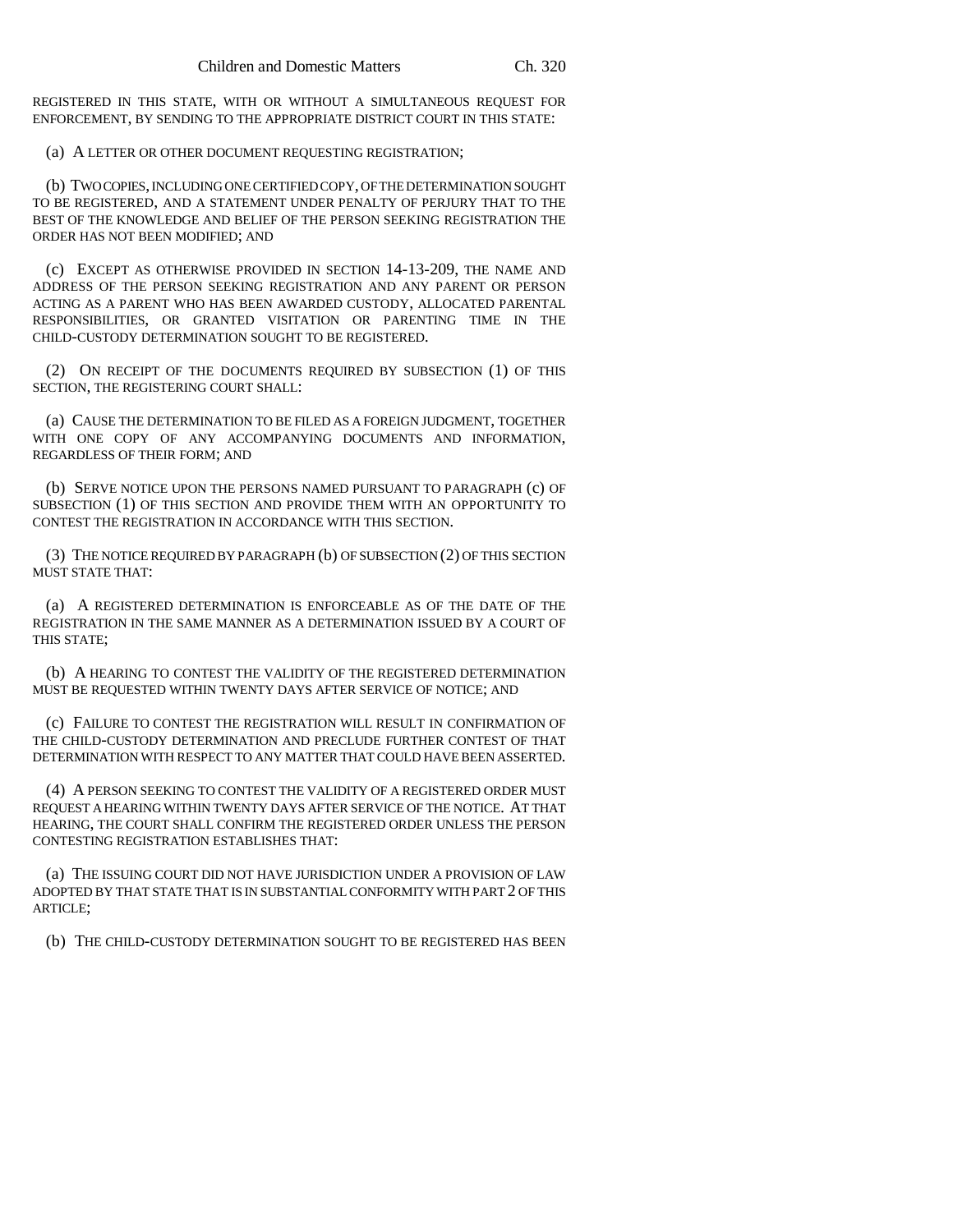VACATED, STAYED, OR MODIFIED BY A COURT HAVING JURISDICTION TO DO SO UNDER PART 2 OF THIS ARTICLE; OR

(c) THE PERSON CONTESTING REGISTRATION WAS ENTITLED TO NOTICE, BUT NOTICE WAS NOT GIVEN IN ACCORDANCE WITH STANDARDS SUBSTANTIALLY IN CONFORMITY WITH THE STANDARDS SET FORTH IN SECTION 14-13-108, IN THE PROCEEDINGS BEFORE THE COURT THAT ISSUED THE ORDER FOR WHICH REGISTRATION IS SOUGHT.

(5) IF A TIMELY REQUEST FOR A HEARING TO CONTEST THE VALIDITY OF THE REGISTRATION IS NOT MADE, THE REGISTRATION IS CONFIRMED AS A MATTER OF LAW AND THE PERSON REQUESTING REGISTRATION AND ALL PERSONS SERVED MUST BE NOTIFIED OF THE CONFIRMATION.

(6) CONFIRMATION OF A REGISTERED ORDER, WHETHER BY OPERATION OF LAW OR AFTER NOTICE AND HEARING, PRECLUDES FURTHER CONTEST OF THE ORDER WITH RESPECT TO ANY MATTER THAT COULD HAVE BEEN ASSERTED AT THE TIME OF REGISTRATION.

**14-13-306. Enforcement of registered determination.** (1) A COURT OF THIS STATE MAY GRANT ANY RELIEF NORMALLY AVAILABLE UNDER THE LAW OF THIS STATE TO ENFORCE A REGISTERED CHILD-CUSTODY DETERMINATION MADE BY A COURT OF ANOTHER STATE.

(2) A COURT OF THIS STATE SHALL RECOGNIZE AND ENFORCE, BUT MAY NOT MODIFY, EXCEPT IN ACCORDANCE WITH PART 2 OF THIS ARTICLE, A REGISTERED CHILD-CUSTODY DETERMINATION OF A COURT OF ANOTHER STATE.

**14-13-307. Simultaneous proceedings.** IF A PROCEEDING FOR ENFORCEMENT UNDER THIS PART 3 IS COMMENCED IN A COURT OF THIS STATE AND THE COURT DETERMINES THAT A PROCEEDING TO MODIFY THE DETERMINATION IS PENDING IN A COURT OF ANOTHER STATE HAVING JURISDICTION TO MODIFY THE DETERMINATION UNDER A PROVISION OF LAW ADOPTED BY THAT STATE THAT IS IN SUBSTANTIAL CONFORMITY WITH PART 2 OF THIS ARTICLE, THE ENFORCING COURT SHALL IMMEDIATELY COMMUNICATE WITH THE MODIFYING COURT. THE PROCEEDING FOR ENFORCEMENT CONTINUES UNLESS THE ENFORCING COURT, AFTER CONSULTATION WITH THE MODIFYING COURT, STAYS OR DISMISSES THE PROCEEDING.

**14-13-308. Expedited enforcement of child-custody determination.** (1) A PETITION UNDER THIS PART 3 IN WHICH THE PETITIONER IS SEEKING EXPEDITED ENFORCEMENT PURSUANT TO THIS SECTION MUST BE VERIFIED. CERTIFIED COPIES OF ALL ORDERS SOUGHT TO BE ENFORCED AND OF ANY ORDER CONFIRMING REGISTRATION MUST BE ATTACHED TO THE PETITION. A COPY OF A CERTIFIED COPY OF AN ORDER MAY BE ATTACHED INSTEAD OF THE ORIGINAL.

(2) A PETITION FOR EXPEDITED ENFORCEMENT OF A CHILD-CUSTODY DETERMINATION PURSUANT TO THIS SECTION MUST STATE:

(a) WHETHER THE COURT THAT ISSUED THE DETERMINATION IDENTIFIED THE JURISDICTIONAL BASIS IT RELIED UPON IN EXERCISING JURISDICTION AND, IF SO, WHAT THE BASIS WAS;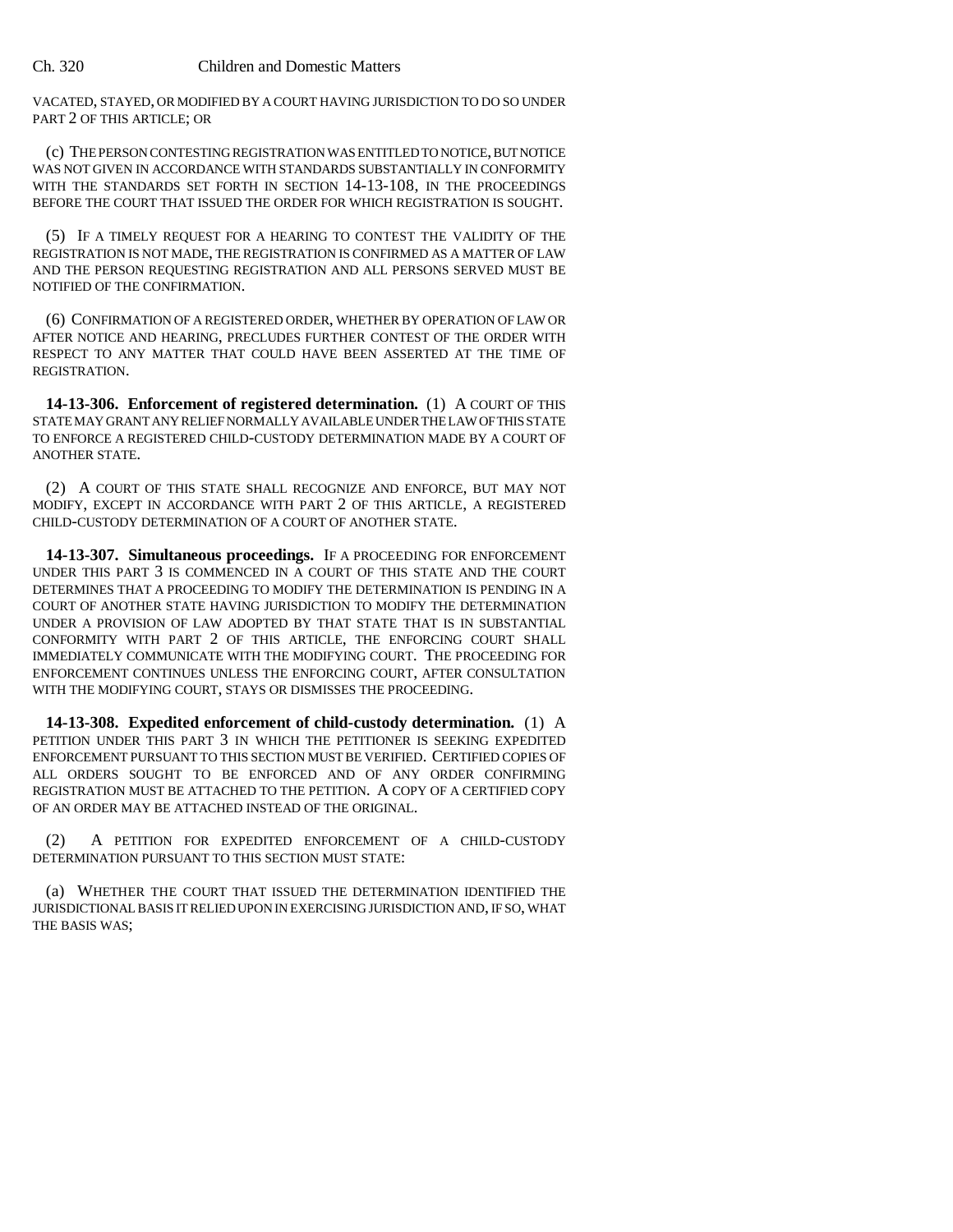(b) WHETHER THE DETERMINATION FOR WHICH ENFORCEMENT IS SOUGHT HAS BEEN VACATED, STAYED, OR MODIFIED BY A COURT WHOSE DECISION MUST BE ENFORCED UNDER THIS ARTICLE AND, IF SO, THE IDENTITY OF THE COURT, THE CASE NUMBER, AND THE NATURE OF THE PROCEEDING;

(c) WHETHER ANY PROCEEDING HAS BEEN COMMENCED THAT COULD AFFECT THE CURRENT PROCEEDING, INCLUDING PROCEEDINGS RELATING TO DOMESTIC VIOLENCE OR DOMESTIC ABUSE, PROTECTIVE ORDERS OR RESTRAINING ORDERS, TERMINATION OF PARENTAL RIGHTS, AND ADOPTIONS AND, IF SO, THE IDENTITY OF THE COURT, THE CASE NUMBER, AND THE NATURE OF THE PROCEEDING;

(d) THE PRESENT PHYSICAL ADDRESS OF THE CHILD AND THE RESPONDENT, IF KNOWN;

(e) WHETHER RELIEF IN ADDITION TO THE IMMEDIATE PHYSICAL CUSTODY OF THE CHILD AND ATTORNEY'S FEES IS SOUGHT, INCLUDING A REQUEST FOR ASSISTANCE FROM LAW ENFORCEMENT OFFICIALS AND, IF SO, THE RELIEF SOUGHT; AND

(f) IF THE CHILD-CUSTODY DETERMINATION HAS BEEN REGISTERED AND CONFIRMED UNDER SECTION 14-13-305, THE DATE AND PLACE OF REGISTRATION.

(3) UPON THE FILING OF A PETITION FOR EXPEDITED ENFORCEMENT PURSUANT TO THIS SECTION, THE COURT SHALL ISSUE AN ORDER DIRECTING THE RESPONDENT TO APPEAR IN PERSON AT A HEARING, WITH OR WITHOUT THE CHILD, AND MAY ENTER ANY ORDER NECESSARY TO ENSURE THE SAFETY OF THE PARTIES AND THE CHILD. THE HEARING MUST BE HELD ON THE NEXT JUDICIAL DAY AFTER SERVICE OF THE ORDER UNLESS THAT DATE IS IMPOSSIBLE. IN THAT EVENT, THE COURT SHALL HOLD THE HEARING ON THE FIRST JUDICIAL DAY POSSIBLE. THE COURT MAY EXTEND THE DATE OF HEARING AT THE REQUEST OF THE PETITIONER.

(4) AN ORDER ISSUED UNDER SUBSECTION (3) OF THIS SECTION MUST STATE THE TIME AND PLACE OF THE HEARING AND ADVISE THE RESPONDENT THAT AT THE HEARING THE COURT WILL ORDER THAT THE PETITIONER MAY TAKE IMMEDIATE PHYSICAL CUSTODY OF THE CHILD AND THE PAYMENT OF FEES, COSTS, AND EXPENSES UNDER SECTION 14-13-312, AND MAY SCHEDULE A HEARING TO DETERMINE WHETHER FURTHER RELIEF IS APPROPRIATE, UNLESS THE RESPONDENT APPEARS AND ESTABLISHES THAT:

(a) THE CHILD-CUSTODY DETERMINATION HAS NOT BEEN REGISTERED AND CONFIRMED UNDER SECTION 14-13-305 AND THAT:

(I) THE ISSUING COURT DID NOT HAVE JURISDICTION UNDER A PROVISION OF LAW ADOPTED BY THAT STATE THAT IS IN SUBSTANTIAL CONFORMITY WITH PART 2 OF THIS ARTICLE;

(II) THE CHILD-CUSTODY DETERMINATION FOR WHICH ENFORCEMENT IS SOUGHT HAS BEEN VACATED, STAYED, OR MODIFIED BY A COURT HAVING JURISDICTION TO DO SO UNDER A PROVISION OF LAW ADOPTED BY THAT STATE THAT IS IN SUBSTANTIAL CONFORMITY WITH PART 2 OF THIS ARTICLE;

(III) THE RESPONDENT WAS ENTITLED TO NOTICE, BUT NOTICE WAS NOT GIVEN IN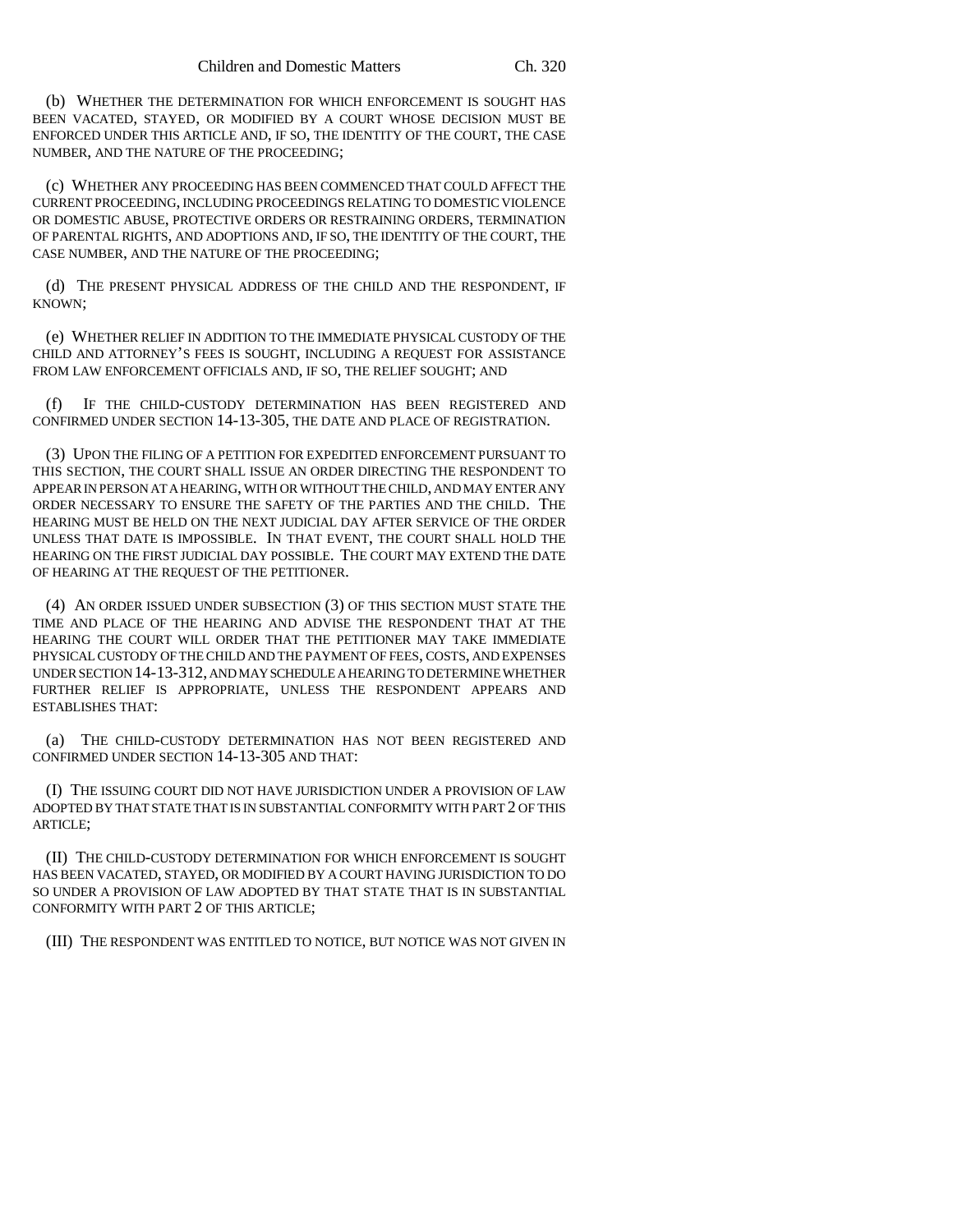#### Ch. 320 Children and Domestic Matters

ACCORDANCE WITH THE STANDARDS SUBSTANTIALLY IN CONFORMITY WITH THE STANDARDS OF SECTION 14-13-108, IN THE PROCEEDINGS BEFORE THE COURT THAT ISSUED THE ORDER FOR WHICH ENFORCEMENT IS SOUGHT; OR

(b) THE CHILD-CUSTODY DETERMINATION FOR WHICH ENFORCEMENT IS SOUGHT WAS REGISTERED AND CONFIRMED UNDER A PROVISION OF LAW ADOPTED BY THAT STATE THAT IS IN SUBSTANTIAL CONFORMITY WITH SECTION 14-13-304, BUT HAS BEEN VACATED, STAYED, OR MODIFIED BY A COURT OF A STATE HAVING JURISDICTION TO DO SO UNDER A PROVISION OF LAW ADOPTED BY THAT STATE THAT IS IN SUBSTANTIAL CONFORMITY WITH PART 2 OF THIS ARTICLE.

**14-13-309. Service of petition and order.** EXCEPT AS OTHERWISE PROVIDED IN SECTION 14-13-311, THE PETITION AND ORDER MUST BE SERVED, BY ANY METHOD AUTHORIZED BY THE LAW OF THIS STATE, UPON RESPONDENT AND ANY PERSON WHO HAS PHYSICAL CUSTODY OF THE CHILD.

**14-13-310. Hearing and order.** (1) UNLESS THE COURT ISSUES A TEMPORARY EMERGENCY ORDER PURSUANT TO SECTION 14-13-204, UPON A FINDING THAT A PETITIONER IS ENTITLED TO IMMEDIATE PHYSICAL CUSTODY OF THE CHILD, THE COURT SHALL ORDER THAT THE PETITIONER MAY TAKE IMMEDIATE PHYSICAL CUSTODY OF THE CHILD UNLESS THE RESPONDENT ESTABLISHES THAT:

(a) THE CHILD-CUSTODY DETERMINATION HAS NOT BEEN REGISTERED AND CONFIRMED UNDER SECTION 14-13-305 AND THAT:

(I) THE ISSUING COURT DID NOT HAVE JURISDICTION UNDER PART 2 OF THIS ARTICLE;

(II) THE CHILD-CUSTODY DETERMINATION FOR WHICH ENFORCEMENT IS SOUGHT HAS BEEN VACATED, STAYED, OR MODIFIED BY A COURT OF A STATE HAVING JURISDICTION TO DO SO UNDER A PROVISION OF LAW ADOPTED BY THAT STATE THAT IS IN SUBSTANTIAL CONFORMITY WITH PART 2 OF THIS ARTICLE; OR

(III) THE RESPONDENT WAS ENTITLED TO NOTICE, BUT NOTICE WAS NOT GIVEN IN ACCORDANCE WITH STANDARDS IN SUBSTANTIAL CONFORMITY WITH THE STANDARDS SET FORTH IN SECTION 14-13-108, IN THE PROCEEDINGS BEFORE THE COURT THAT ISSUED THE ORDER FOR WHICH ENFORCEMENT IS SOUGHT; OR

(b) THE CHILD-CUSTODY DETERMINATION FOR WHICH ENFORCEMENT IS SOUGHT WAS REGISTERED AND CONFIRMED UNDER SECTION 14-13-305 BUT HAS BEEN VACATED, STAYED, OR MODIFIED BY A COURT OF A STATE HAVING JURISDICTION TO DO SO UNDER PART 3 OF THIS ARTICLE.

(2) THE COURT SHALL AWARD THE FEES, COSTS, AND EXPENSES AUTHORIZED UNDER SECTION 14-13-312 AND MAY GRANT ADDITIONAL RELIEF, INCLUDING A REQUEST FOR THE ASSISTANCE OF LAW ENFORCEMENT OFFICIALS, AND SET A FURTHER HEARING TO DETERMINE WHETHER ADDITIONAL RELIEF IS APPROPRIATE.

(3) IF A PARTY CALLED TO TESTIFY REFUSES TO ANSWER ON THE GROUND THAT THE TESTIMONY MAY BE SELF-INCRIMINATING, THE COURT MAY DRAW AN ADVERSE INFERENCE FROM THE REFUSAL.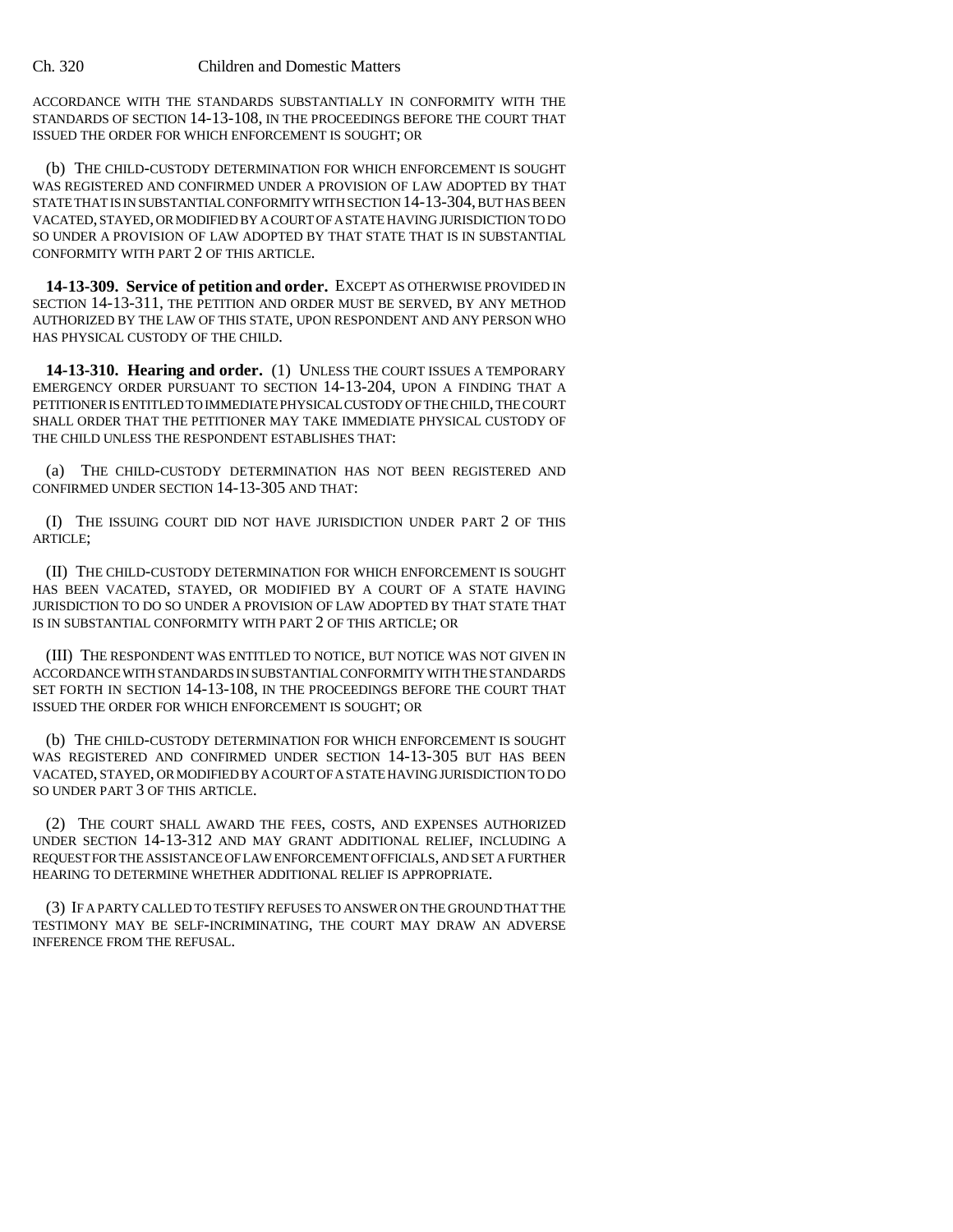(4) A PRIVILEGE AGAINST DISCLOSURE OF COMMUNICATIONS BETWEEN SPOUSES AND A DEFENSE OF IMMUNITY BASED ON THE RELATIONSHIP OF HUSBAND AND WIFE OR PARENT AND CHILD MAY NOT BE INVOKED IN A PROCEEDING UNDER THIS PART 3.

**14-13-311. Warrant to take physical custody of child.** (1) UPON THE FILING OF A PETITION SEEKING ENFORCEMENT OF A CHILD-CUSTODY DETERMINATION, THE PETITIONER MAY FILE A VERIFIED APPLICATION FOR THE ISSUANCE OF A WARRANT TO TAKE PHYSICAL CUSTODY OF THE CHILD IF THE CHILD IS IMMEDIATELY LIKELY TO SUFFER SERIOUS PHYSICAL HARM OR BE REMOVED FROM THIS STATE.

(2) IF THE COURT, UPON THE TESTIMONY OF THE PETITIONER OR OTHER WITNESS, FINDS THAT THE CHILD IS IMMINENTLY LIKELY TO SUFFER SERIOUS PHYSICAL HARM OR BE REMOVED FROM THIS STATE, IT MAY ISSUE A WARRANT TO TAKE PHYSICAL CUSTODY OF THE CHILD. THE PETITION MUST BE HEARD ON THE NEXT JUDICIAL DAY AFTER THE WARRANT IS EXECUTED UNLESS THAT DATE IS IMPOSSIBLE. IN THAT EVENT, THE COURT SHALL HOLD THE HEARING ON THE FIRST JUDICIAL DAY POSSIBLE. THE APPLICATION FOR THE WARRANT MUST INCLUDE THE STATEMENTS REQUIRED BY SECTION 14-13-308 (2).

(3) A WARRANT TO TAKE PHYSICAL CUSTODY OF A CHILD MUST:

(a) RECITE THE FACTS UPON WHICH A CONCLUSION OF IMMINENT SERIOUS PHYSICAL HARM OR REMOVAL FROM THE JURISDICTION IS BASED;

(b) DIRECT LAW ENFORCEMENT OFFICERS TO TAKE PHYSICAL CUSTODY OF THE CHILD IMMEDIATELY; AND

(c) PROVIDE FOR THE PLACEMENT OF THE CHILD PENDING FINAL RELIEF.

(4) THE RESPONDENT MUST BE SERVED WITH THE PETITION, WARRANT, AND ORDER IMMEDIATELY AFTER THE CHILD IS TAKEN INTO PHYSICAL CUSTODY.

(5) A WARRANT TO TAKE PHYSICAL CUSTODY OF A CHILD IS ENFORCEABLE THROUGHOUT THIS STATE. IF THE COURT FINDS ON THE BASIS OF THE TESTIMONY OF THE PETITIONER OR OTHER WITNESS THAT A LESS INTRUSIVE REMEDY IS NOT EFFECTIVE, IT MAY AUTHORIZE LAW ENFORCEMENT OFFICERS TO ENTER PRIVATE PROPERTY TO TAKE PHYSICAL CUSTODY OF THE CHILD. IF REQUIRED BY EXIGENT CIRCUMSTANCES OF THE CASE, THE COURT MAY AUTHORIZE LAW ENFORCEMENT OFFICERS TO MAKE A FORCIBLE ENTRY AT ANY HOUR.

(6) THE COURT MAY IMPOSE CONDITIONS UPON PLACEMENT OF A CHILD TO ENSURE THE APPEARANCE OF THE CHILD AND THE CHILD'S CUSTODIAN.

**14-13-312. Costs, fees, and expenses.** (1) THE COURT SHALL AWARD THE PREVAILING PARTY, INCLUDING A STATE, NECESSARY AND REASONABLE EXPENSES INCURRED BY OR ON BEHALF OF THE PREVAILING PARTY, INCLUDING COSTS, COMMUNICATION EXPENSES, ATTORNEY FEES, INVESTIGATIVE FEES, EXPENSES FOR WITNESSES, TRAVEL EXPENSES, AND CHILD CARE DURING THE COURSE OF THE PROCEEDINGS, UNLESS THE PARTY FROM WHOM FEES OR EXPENSES ARE SOUGHT ESTABLISHES THAT THE AWARD WOULD BE CLEARLY INAPPROPRIATE.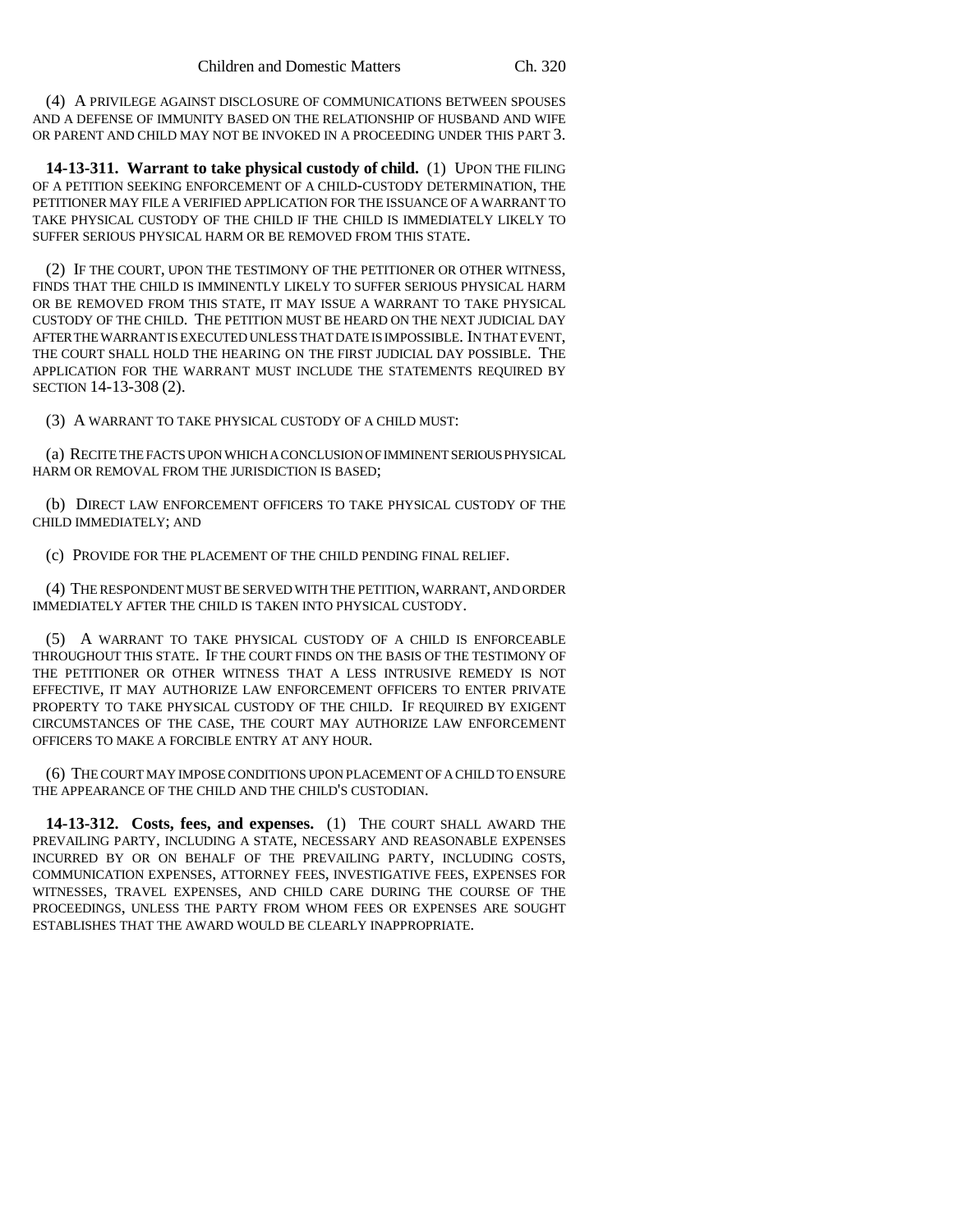(2) THE COURT MAY NOT ASSESS FEES, COSTS, OR EXPENSES AGAINST A STATE UNLESS AUTHORIZED BY LAW OTHER THAN THIS ARTICLE.

**14-13-313. Recognition and enforcement.** A COURT OF THIS STATE SHALL ACCORD FULL FAITH AND CREDIT TO AN ORDER ISSUED BY ANOTHER STATE AND CONSISTENT WITH THIS ARTICLE THAT ENFORCES A CHILD-CUSTODY DETERMINATION BY A COURT OF ANOTHER STATE UNLESS THE ORDER HAS BEEN VACATED, STAYED, OR MODIFIED BY A COURT HAVING JURISDICTION TO DO SO UNDER A PROVISION OF LAW ADOPTED BY THAT STATE THAT IS IN SUBSTANTIAL CONFORMITY WITH PART 2 OF THIS ARTICLE.

**14-13-314. Appeals.** AN APPEAL MAY BE TAKEN FROM A FINAL ORDER IN A PROCEEDING UNDER THIS PART 3 IN ACCORDANCE WITH EXPEDITED APPELLATE PROCEDURES IN OTHER CIVIL CASES. UNLESS THE COURT ENTERS A TEMPORARY EMERGENCY ORDER UNDER SECTION 14-13-204, THE ENFORCING COURT MAY NOT STAY AN ORDER ENFORCING A CHILD-CUSTODY DETERMINATION PENDING APPEAL.

### PART 4 MISCELLANEOUS PROVISIONS

**14-13-401. Application and construction.** IN APPLYING AND CONSTRUING THIS ARTICLE, CONSIDERATION MUST BE GIVEN TO THE NEED TO PROMOTE UNIFORMITY OF THE LAW WITH RESPECT TO ITS SUBJECT MATTER AMONG STATES THAT ENACT IT.

**14-13-402. Severability clause.** IF ANY PROVISION OF THIS ARTICLE OR ITS APPLICATION TO ANY PERSON OR CIRCUMSTANCE IS HELD INVALID, THE INVALIDITY DOES NOT AFFECT OTHER PROVISIONS OR APPLICATIONS OF THIS ARTICLE THAT CAN BE GIVEN EFFECT WITHOUT THE INVALID PROVISION OR APPLICATION, AND TO THIS END THE PROVISIONS OF THIS ARTICLE ARE SEVERABLE.

**14-13-403. Transitional provision.** A MOTION OR OTHER REQUEST FOR RELIEF MADE IN A CHILD-CUSTODY PROCEEDING OR TO ENFORCE A CHILD-CUSTODY DETERMINATION THAT WAS COMMENCED BEFORE THE EFFECTIVE DATE OF THIS ARTICLE IS GOVERNED BY THE LAW IN EFFECT AT THE TIME THE MOTION OR OTHER REQUEST WAS MADE.

**SECTION 2. Inclusion of official comments.** There shall be included in the publication of the "Uniform Child-custody Jurisdiction and Enforcement Act", as nonstatutory matter, following each section of the article, the full text of the official comments to that section contained in the official volume containing the 1997 official text of the "Uniform Child Custody Jurisdiction and Enforcement Act (1997)" issued by the national conference of commissioners on uniform state laws, with any changes in the official comments or Colorado comments to correspond to Colorado changes in the uniform act. The comments shall be prepared by the revisor of statutes and approved for publication by the committee on legal services.

**SECTION 3.** 13-90-107 (1) (a) (I), Colorado Revised Statutes, is amended to read:

**13-90-107. Who may not testify without consent.** (1) There are particular relations in which it is the policy of the law to encourage confidence and to preserve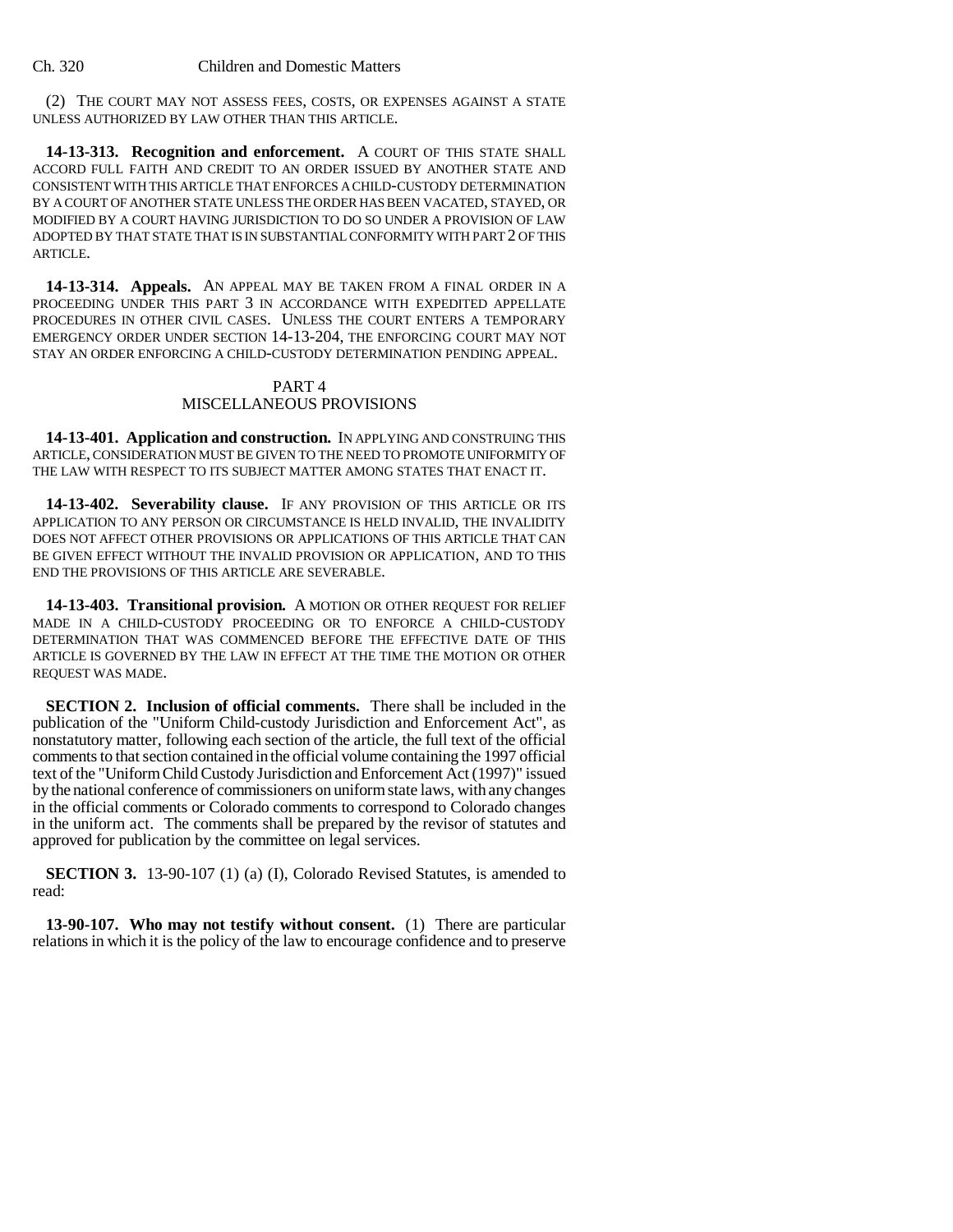it inviolate; therefore, a person shall not be examined as a witness in the following cases:

(a) (I) EXCEPT AS OTHERWISE PROVIDED IN SECTION 14-13-310 (4), C.R.S., a husband shall not be examined for or against his wife without her consent, nor a wife for or against her husband without his consent; nor during the marriage or afterward shall either be examined without the consent of the other as to any communications made by one to the other during the marriage; but this exception does not apply to a civil action or proceeding by one against the other, a criminal action or proceeding for a crime committed by one against the other, or a criminal action or proceeding against one or both spouses when the alleged offense occurred prior to the date of the parties' marriage. However, this exception shall not attach if the otherwise privileged information is communicated after the marriage.

**SECTION 4.** 14-11-101, Colorado Revised Statutes, is amended BY THE ADDITION OF A NEW SUBSECTION to read:

**14-11-101. Foreign decrees - how handled.** (4) NOTWITHSTANDING THE PROVISIONS OF THIS ARTICLE, A CHILD-CUSTODY DETERMINATION, AS THAT TERM IS DEFINED IN SECTION 14-13-102 (3), ISSUED BY A COURT OF ANOTHER STATE SHALL BE REGISTERED IN ACCORDANCE WITH SECTION 14-13-305.

**SECTION 5.** 13-14-102 (16) and (17), Colorado Revised Statutes, are amended to read:

**13-14-102. Civil restraining orders.** (16) Any order for temporary care and control issued pursuant to subsection (15) of this section shall be governed by the "Uniform Child Custody Jurisdiction Act", "UNIFORM CHILD-CUSTODY JURISDICTION AND ENFORCEMENT ACT", article 13 of title 14, C.R.S.

(17) Any order granted pursuant to paragraph (c) or (e) of subsection (15) of this section shall terminate whenever a subsequent order regarding the same subject matter is granted pursuant to the "Uniform Dissolution of Marriage Act", article 10 of title 14, C.R.S., or the "Uniform Child Custody Jurisdiction Act", "UNIFORM CHILD-CUSTODY JURISDICTION AND ENFORCEMENT ACT", article 13 of title 14, C.R.S., or the "Colorado Children's Code", title 19, C.R.S.

**SECTION 6.** 19-5-103 (12), Colorado Revised Statutes, is amended to read:

**19-5-103. Relinquishment procedure - petition - hearings.** (12) The provisions of this section, including but not limited to relinquishment counseling, notification, and the relinquishment hearing, shall apply in any case involving a child in Colorado or for whom Colorado is the home state as described in section 14-13-103 (5), C.R.S., SECTION 14-13-102 (7), C.R.S., including any case in which it is proposed that the child to be relinquished will be relinquished or adopted outside the state of Colorado.

**SECTION 7. Effective date - applicability.** This act shall take effect July 1, 2000, and shall apply to causes of action filed on or after said date.